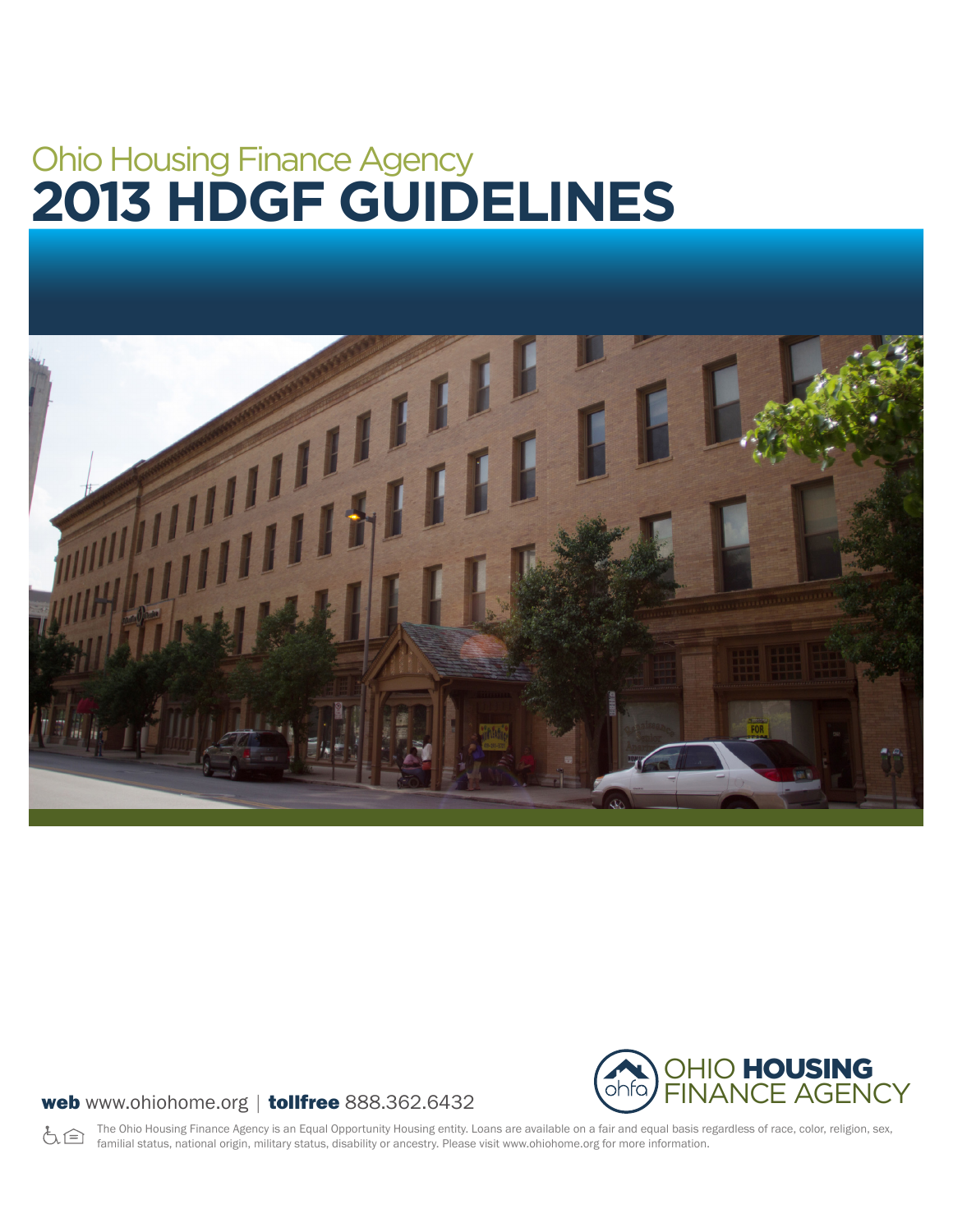# **Table of Contents**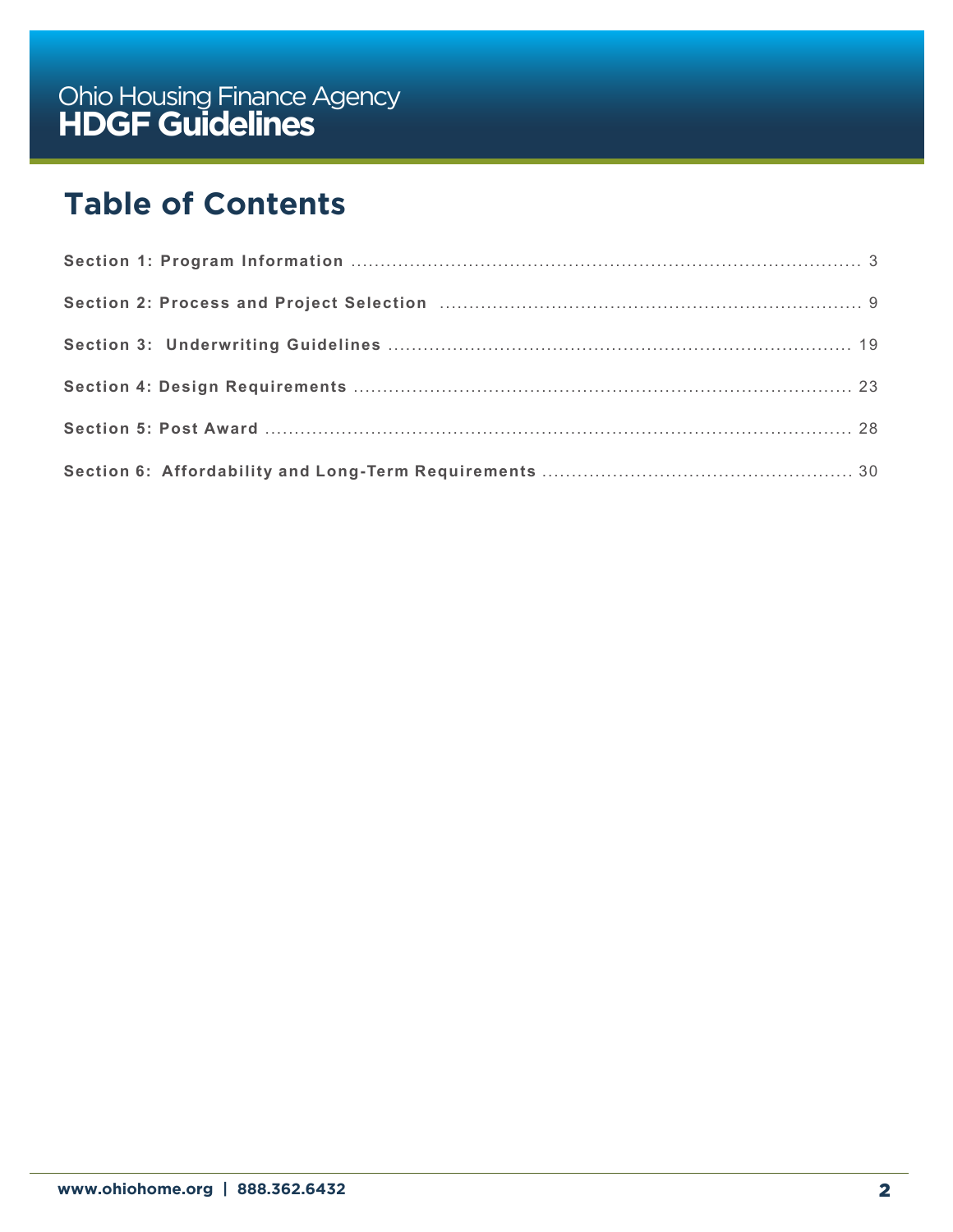# <span id="page-2-0"></span>**Section 1: Program Information**

#### **Purpose**

The goal of the Ohio Housing Finance Agency's (OHFA) Housing Development Gap Financing (HDGF) program is to provide financing to eligible affordable housing projects to increase, preserve, and/or improve the supply of decent, safe, affordable housing for low- and moderate-income persons and households in the State of Ohio. OHFA expects to fund approximately 80 units through the 2013 HDGF program.

Questions concerning the HDGF program should be directed to staff via e-mail:

| Karen M. Banyai | kbanyai@ohiohome.org |
|-----------------|----------------------|
| Virgie Vaido    | vvaido@ohiohome.org  |
| Sylvia Ray      | seray@ohiohome.org   |

#### **Funding Availability**

Approximately \$4 million through the Ohio Housing Trust Fund (OHTF) will be available for the financing of new construction or the rehabilitation of rental units. OHTF provides funding to HDGF projects predominantly serving low- to moderate-income households with incomes at or below 50 percent of the area median gross income (AMGI). OHTF gives preference to those projects that benefit households with incomes at or below 35 percent of the AMGI for the county in which the project is located, as established by the U.S. Department of Housing and Urban Development (HUD). Applicants receiving an award of OHTF dollars may be subject to State of Ohio prevailing wage rate rules.

Final HDGF funding levels are subject to:

- Appropriation of funds to OHTF by the state legislature;
- Allocation by the OHTF Advisory Committee; and
- Finalization and HUD approval of the State Consolidated Plan.

Funds may be awarded in the form of a loan or a grant. OHFA will refer to Ohio Revised Code Chapter 174, as well as the Code of Federal Regulations governing the use of OHTF funds used to meet HOME "match" requirements.

Funding requests are subject to approval from the OHFA Board.

OHFA will award OHTF dollars based on the need to meet set-aside requirements.

The 2013 HDGF guidelines may be subject to change, pending developments in federal and state legislative requirements and/or OHFA policy.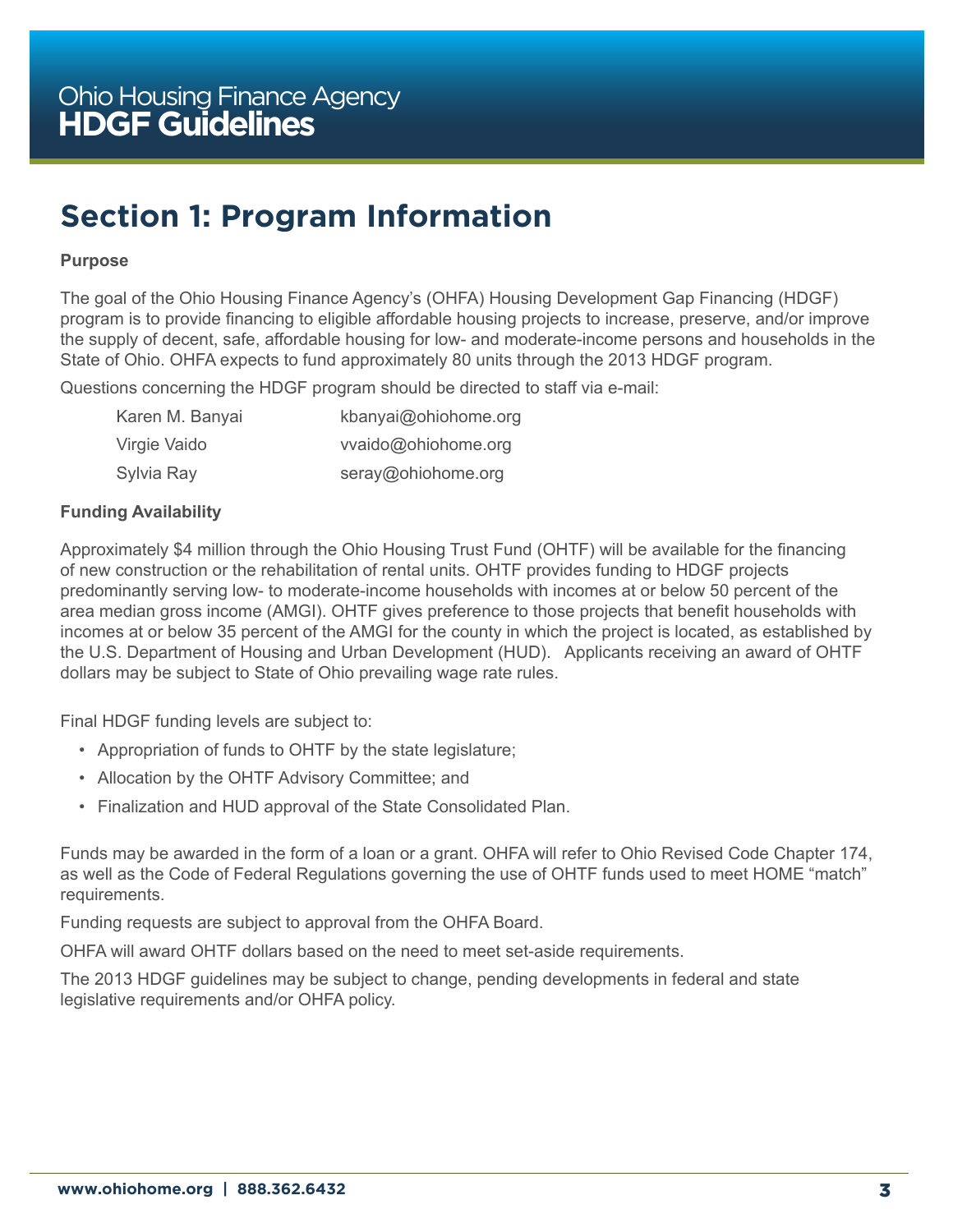#### **Funding Limits**

HDGF will provide funding up to the lesser of the per project limits or 50 percent of the total project costs.

The per project limits are as follows:

- \$450,000 per project located in a HUD Participating Jurisdiction (PJ) area.
- \$700,000 per project located in a Non-Participating Jurisdiction (non-PJ) area.
- \$750,000 per project for permanent supportive housing.

A list of Ohio's Participating Jurisdictions is available on HUD's website.

OHFA may subsidize more than 50 percent of the total development costs or exceed the per project limits, at its sole discretion, based on the needs of the project.

#### **Project Eligibility**

Proposed projects will be eligible if they are multifamily rental developments that will produce new affordable units or rehab existing units.

Projects must contain less than 25 units.

Transitional housing is eligible for HDGF funding if the applicant provides supportive services, the services are appropriate to the population being served, and the applicant designates a maximum occupancy period for residents prior to leasing units in the project. The minimum occupancy period for transitional housing is six months.

Applicants proposing to submit a project previously funded under any OHFA program must contact OHFA in advance to discuss the proposal.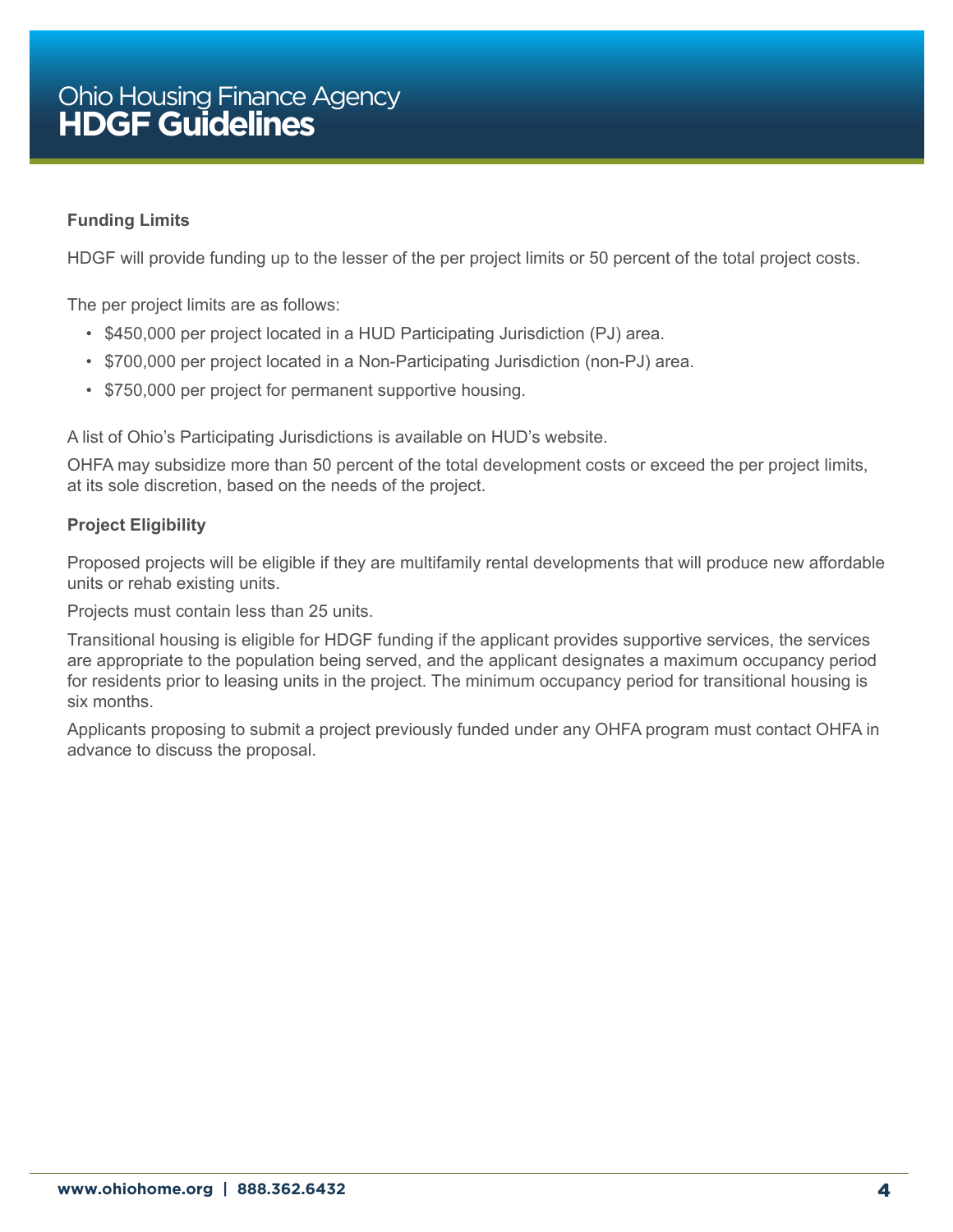#### **Eligibility Requirements**

|                   | <b>Eligible</b>                                                                                                                                                                                                                                                                                                                                                                                                                                                                                                                                                                                                                                                                                                                                                                                                                                                                                                                                                                                                                                                                                                                                                                       | Ineligible                                                                                                                                                                                                                                                                                                                                                                                                                                                                                                                                                                                                                                                                                                                                                                                                                                                                                                                                                                                                                                                                                                                                                                                                                                                                                                                                                                       |
|-------------------|---------------------------------------------------------------------------------------------------------------------------------------------------------------------------------------------------------------------------------------------------------------------------------------------------------------------------------------------------------------------------------------------------------------------------------------------------------------------------------------------------------------------------------------------------------------------------------------------------------------------------------------------------------------------------------------------------------------------------------------------------------------------------------------------------------------------------------------------------------------------------------------------------------------------------------------------------------------------------------------------------------------------------------------------------------------------------------------------------------------------------------------------------------------------------------------|----------------------------------------------------------------------------------------------------------------------------------------------------------------------------------------------------------------------------------------------------------------------------------------------------------------------------------------------------------------------------------------------------------------------------------------------------------------------------------------------------------------------------------------------------------------------------------------------------------------------------------------------------------------------------------------------------------------------------------------------------------------------------------------------------------------------------------------------------------------------------------------------------------------------------------------------------------------------------------------------------------------------------------------------------------------------------------------------------------------------------------------------------------------------------------------------------------------------------------------------------------------------------------------------------------------------------------------------------------------------------------|
| <b>Applicants</b> | 1) Ohio-based organizations, which are one of the following:<br>a. Private for-profit housing developers (Rental &<br>Preservation Projects only);<br>b. Not-for-profit $501(c)(3)$ and $501(c)(4)$ organizations; or<br>c. Public housing authorities.<br>2) Organizations proposing to develop affordable for-sale<br>homes, provide new affordable rental housing opportunities,<br>or preserve affordable at-risk housing. Entities receiving an<br>award of HDGF funds must act as the majority/controlling<br>partner, sole owner, or a general partner/managing member<br>during the entire construction phase. OHFA must approve<br>any changes to the HDGF-recipient (applicant) after the<br>construction phase.<br>3) Religious organizations and their subsidiaries/affiliates<br>which meet the provisions in 24 CFR Part 92.257.<br>4) State-Certified Community Housing Development<br>Organizations (CHDOs). State-Certified CHDOs that receive<br>operating support or are requesting operating support from<br>the state through the competitive operating grant program<br>may only submit applications for project development in<br>their defined service areas. | <b>Local Governments</b>                                                                                                                                                                                                                                                                                                                                                                                                                                                                                                                                                                                                                                                                                                                                                                                                                                                                                                                                                                                                                                                                                                                                                                                                                                                                                                                                                         |
| <b>Uses</b>       | Development budget line items that can be paid for using<br>HDGF funds include:<br>1) Acquisition of land and/or building(s) (from unrelated<br>third parties only);<br>2) Demolition (not applicable for Preservation projects);<br>3) On-site improvements;<br>4) Construction and/or renovation costs including<br>construction fee items, construction contingency, and<br>contractor overhead and profit (excluding costs associated<br>with construction of commercial property);<br>5) Furnishings and appliances;<br>6) Architectural and engineering fees;<br>7) Developer fees;<br>8) Consultant fees.<br>Other development budget expenses must be covered by<br>sources of financing other than HDGF.<br>See the Gap Financing Application for a more detailed list of<br>eligible and ineligible line items.                                                                                                                                                                                                                                                                                                                                                             | 1) Infrastructure (roads, sidewalks, water/sewer lines on roadways) is considered<br>an off-site improvement and is not an eligible use for HDGF.<br>2) Market rate units and/or commercial spaces involved in the proposed project.                                                                                                                                                                                                                                                                                                                                                                                                                                                                                                                                                                                                                                                                                                                                                                                                                                                                                                                                                                                                                                                                                                                                             |
| <b>Projects</b>   | Projects which are consistent with OHFA Policy Statements.                                                                                                                                                                                                                                                                                                                                                                                                                                                                                                                                                                                                                                                                                                                                                                                                                                                                                                                                                                                                                                                                                                                            | 1) Any project in which construction or construction-related activity is initiated,<br>other than site control, prior to a commitment (funding agreement) of the HDGF<br>funds and receipt of all appropriate clearances (i.e. environmental review, if<br>applicable).<br>2) Projects that must be licensed to allow for residents to occupy the development;<br>3) Projects that, through local zoning codes, are defined as a group home;<br>4) Project that are identified as hospitals, nursing homes, sanitariums, lifecare<br>facilities, retirement homes (if providing significant services other than housing are<br>mandatory for residents), employer housing, mobile or manufactured homes and<br>student housing;<br>5) Projects that have received a new allocation of tax-exempt bond or 501(c)(3)<br>bond financing for new construction;<br>6) Projects that have received Financial Adjustment Factor (FAF) or Housing<br>Investment funds specifically attributed to the development or revitalization of<br>projects in connection with other OHFA programs;<br>7) Projects that have previously received an award of state resources, whether<br>administered by OHFA or the Office of Housing and Community Partnerships; or<br>8) Projects that are considered short-term housing (occupancy of less than six<br>months), student housing, and shelters. |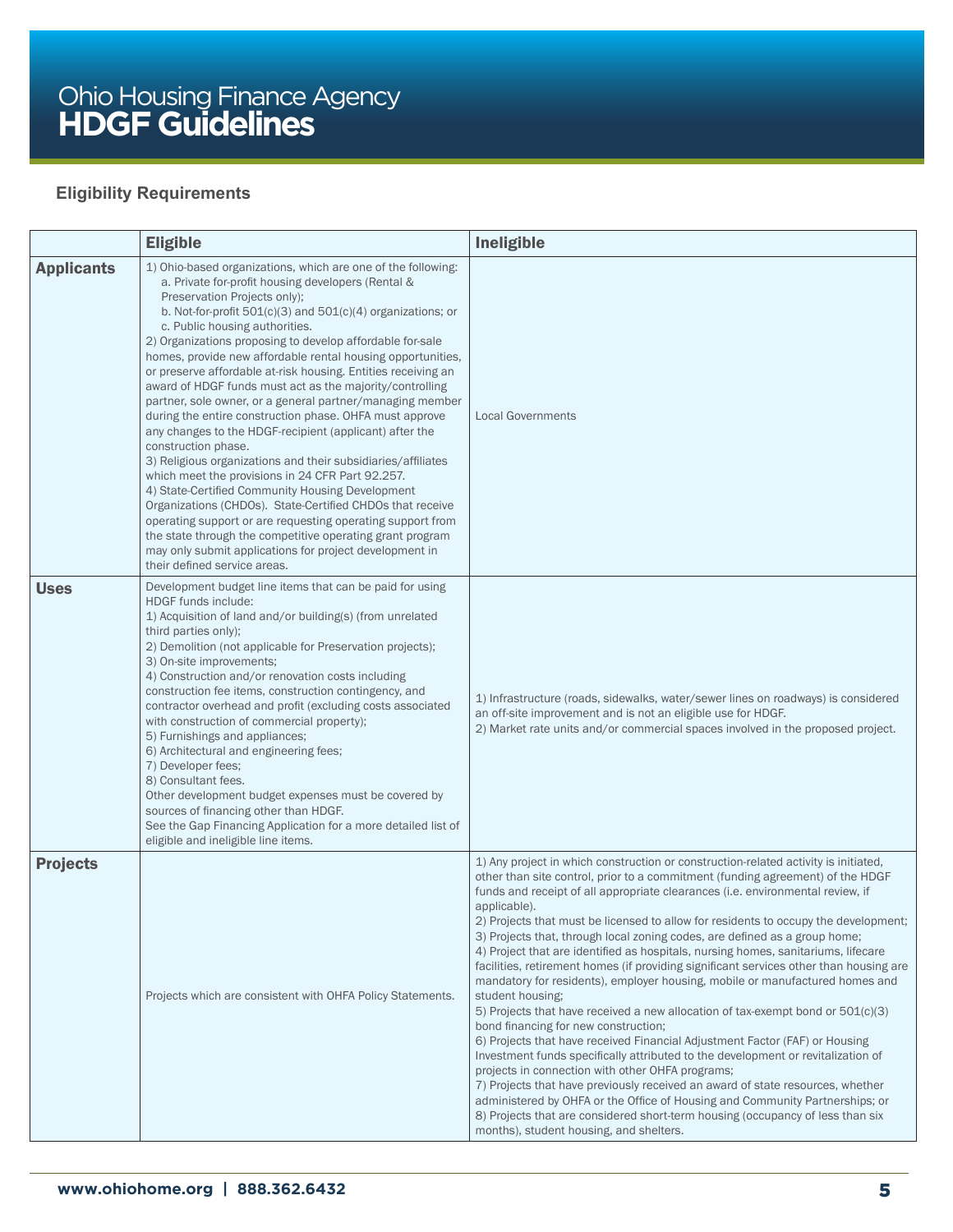#### **Guiding Principles**

OHFA's multifamily programs are designed to create financially and physically sustainable affordable housing by distributing resources through a transparent allocation process that addresses the mandates of the law, the needs of our primary customers and respects the interests of our stakeholders. Primary customers include low- and moderate-income residents, the development community, and owners of existing Housing Credit properties.

These principles will guide the allocation of resources for all projects funded through OHFA. While these policies relate to OHFA programs in general, a specific policy might not directly relate to a given funding source. The statements are not listed in any particular order; rather, the priority of each policy is reflected in the particular allocation process.

OHFA will allocate resources to proposals that promote the policies and goals indicated in the following policy statements and are determined to be in the best interest of the citizens of the State of Ohio.

#### *Types of Housing and Location*

- OHFA supports the development of four types of housing: apartments for families; apartments for seniors; single-family, lease-purchase Housing Tax Credit (HTC program only); and single-family homeownership.
- OHFA will allocate funding sources to achieve a balanced distribution of resources based on geography, population served, and historic investment. OHFA will use its sole discretion to determine if it needs to override the balance to serve areas of greatest need when necessary.
- OHFA will allocate funding sources to preserve existing affordable housing that is in need of rehabilitation and has Section 8 or equivalent federal rental assistance contracts.
- OHFA supports Permanent Supportive Housing (PSH) as stand-alone developments or typical multifamily or senior developments that include a percentage of PSH units.
- OHFA supports proposals that demonstrate collaboration with local units of government.
- OHFA supports the re-development of vacant properties in areas of the state most impacted by the foreclosure crisis.
- OHFA supports the development of affordable housing in all areas of need including areas within a Qualified Census Tract and Difficult Development Areas.
- OHFA supports development in new markets where no previous product development has taken place.
- OHFA supports developments that are partially funded by Historic Preservation Tax Credit programs.

#### *Types of Subsidy*

- OHFA supports proposals that leverage substantial federal, state, local or public housing authority or other development subsidies such as the USDA Rural Development Section 515 program, HUD Choice Neighborhoods program and the HUD Section 811 program.
- OHFA supports the development of projects that will serve very low- and extremely low-income populations and/or provide rental subsidy for the residents.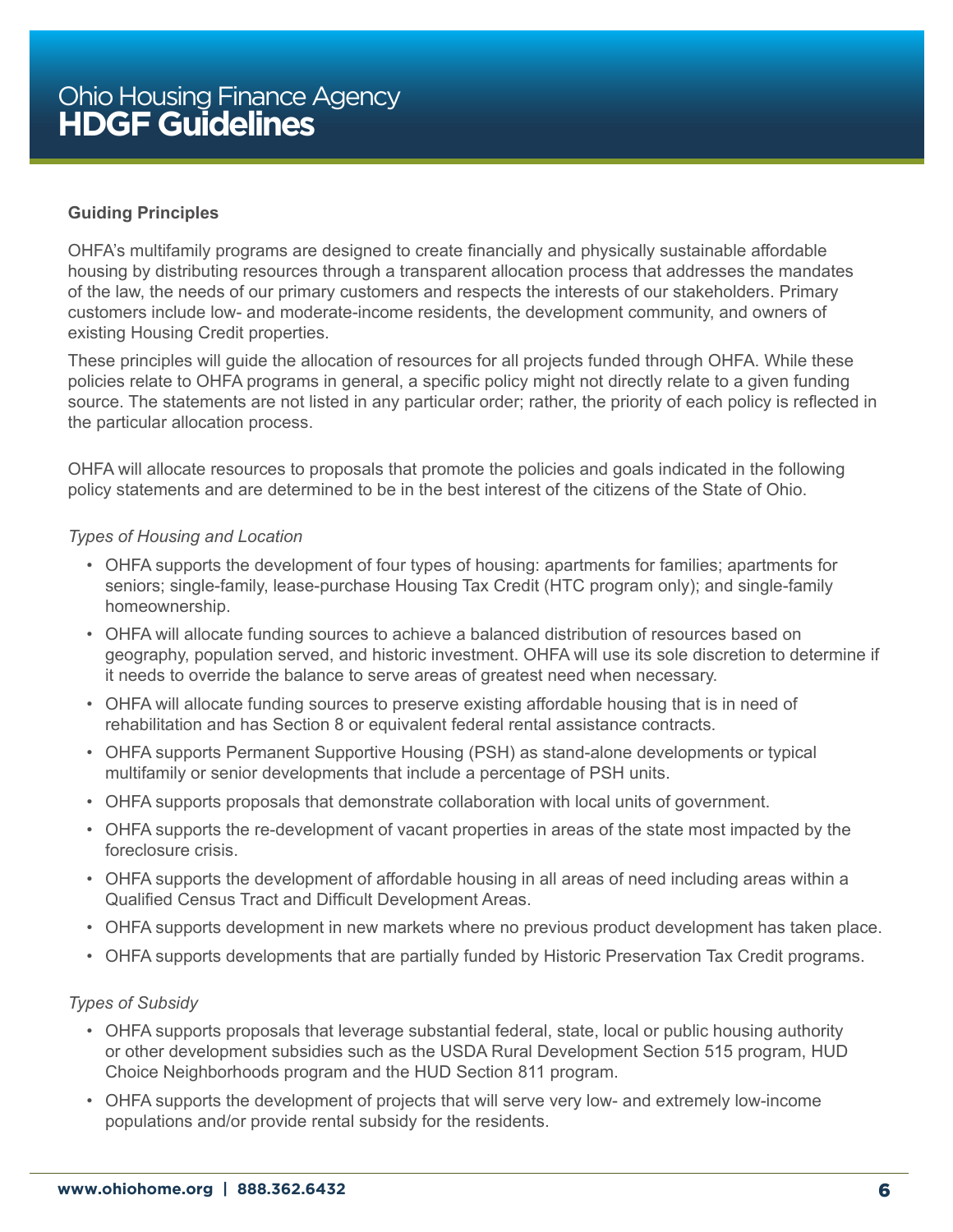#### *Project Characteristics*

- OHFA supports developments that demonstrate a sustainable market.
- OHFA will assess project and unit amenities for durability as well as utility.
- OHFA supports Visitability the three features of which will be incorporated into all newly constructed properties, and wherever possible in rehabilitation properties.
- OHFA supports designs which promote usability for all (Universal Design) in all new construction and rehabs.
- OHFA supports developments that meet the latest Enterprise Green Communities criteria.
- OHFA supports amenities and designs which distinguish a development from the competition.
- OHFA will require the development of proposals that meet our Minimum Financial Evaluation Process and Standards. OHFA will also consider project costs of a reasonable level when evaluating proposals.
- Proposals within the HDGF program must consist of fewer than 25 units.

#### *Development Team Characteristics*

- OHFA supports development teams with significant capacity, a solid track record of partnership with the agency and a history of success developing the type of affordable housing proposed.
- OHFA supports developments in which the majority owner or managing member is a state-certified Community Housing Development Organization (CHDO) and the proposed project is located in the established service area of the CHDO.
- OHFA supports development teams with a strong financial base.
- OHFA supports development teams with the ability to meet key responsibilities in a timely and efficient manner. Included in the development team are the general partners, developers, and property manager.
- Development teams will also be evaluated on any outstanding financial obligations with OHFA. The staff will evaluate the repayment histories of all loans extended to previous projects as well as payments of all other fees due to OHFA.
- OHFA supports the endeavors of community-based, non-profit housing organizations to develop housing in their service area.
- OHFA values development team members that are certified as a Minority Business Enterprise (MBE) or a Woman Business Enterprise (WBE) by the State of Ohio. OHFA encourages MBE or WBE participation in the construction or soft-cost related services performed on projects funded with OHFA resources.

#### *Management Company Characteristics*

OHFA supports management companies (both for-profit and non-profit) that:

- Have a proven record of maintaining compliant Housing Tax Credit (HTC) communities, as well as other types of affordable housing;
- Take an active role in the apartment community and are committed to providing rental homes and apartments that are safe, decent, and promote a good quality of life for the residents;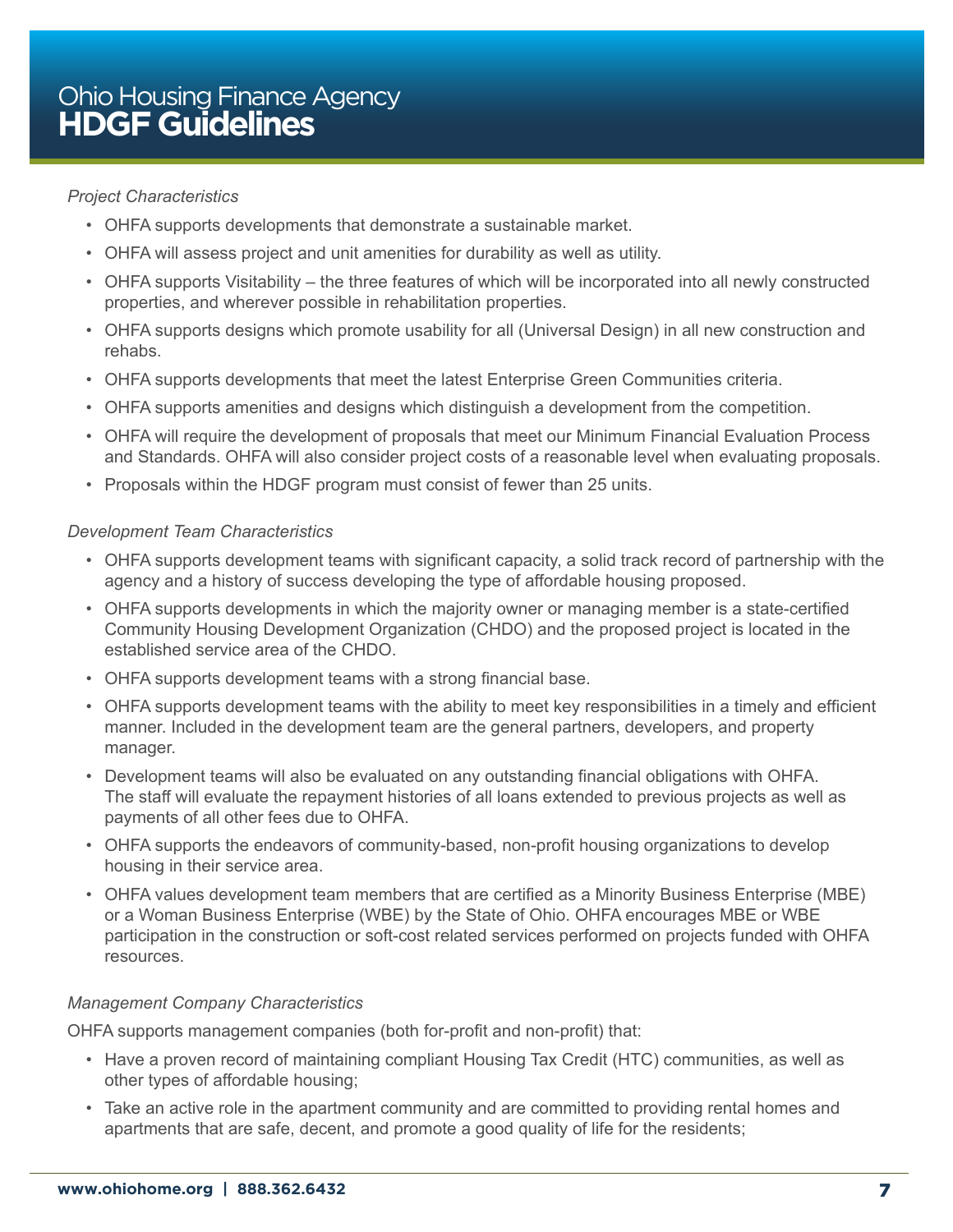- Understand the populations they serve by creating effective partnerships to provide the services necessary for sustaining and enhancing the well-being of the residents;
- Are accessible and responsive to the needs of their residents, employees, vendors, investors, and OHFA;
- Strictly adhere to all local, state, and federal Fair Housing and landlord-tenant laws, and are particularly committed to ensuring their apartment communities are accessible to mobility and sensory impaired residents and their guests;
- Have a well-articulated and measurable plan for self-monitoring and maintaining the compliance of the property;
- Are properly qualified to manage residential property in all states in which the company operates;
- Promote employee development through licensure, sponsoring membership in professional organizations, ongoing continuing education and affordable housing training;
- Are financially stable and take seriously their fiduciary responsibility to the owner;
- Use the most up-to-date technology to manage and market their apartment communities; and
- Place an emphasis on the orderliness and security of their record keeping system to ensure the safety and security of private, sensitive information found within tenant files and databases;

#### *Good Partnership*

OHFA requires that any developer, owner, syndicator and/or management company must perform their responsibilities in a spirit of good partnership and conduct business according to the following principles:

- Accountability: A participant must demonstrate responsibility for the execution and administration of the tasks undertaken.
- Timeliness: Information must be submitted within established timeframes for each project.
- Professionalism: Information submitted must be organized, concise, complete, accurate, true and current. Participants are expected to communicate in a respectful manner with OHFA staff.
- Collaboration and Cooperation: A participant must collaborate with OHFA in a mutually cooperative spirit to achieve the common goal of providing affordable housing in Ohio.
- Responsiveness/Communication: A participant will always provide prompt notification of issues, concerns or any other matters that affect a project and will immediately communicate to OHFA any modification, change or amendment sought.

A participant failing to follow these principles will be subject to review by OHFA. OHFA will, in its sole and absolute discretion, determine the appropriate measures to be taken – which will range from counseling to prohibition from participation in any OHFA program.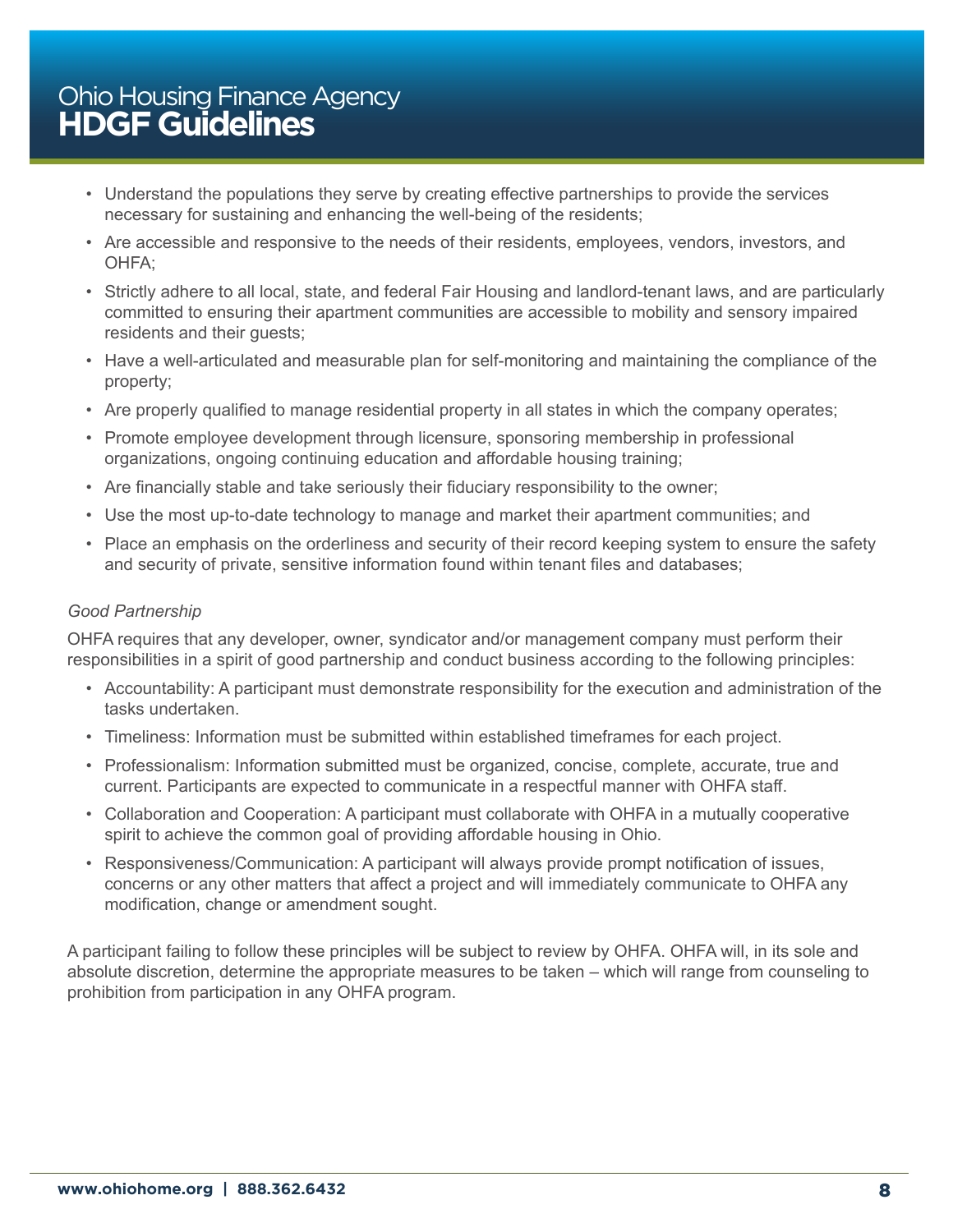# <span id="page-8-0"></span>**Section 2: Process and Project Selection**

#### **HDGF Program Calendar**

| June 19, 2013    | Final deadline for submission of experience and capacity applications           |
|------------------|---------------------------------------------------------------------------------|
| June 19, 2013    | Deadline to submit requests for exceptions to program requirements              |
| June 28, 2013    | 2013 Gap Financing Application available                                        |
| July 31, 2013    | HDGF proposals due<br>Proposal meetings may be required on a case by case basis |
| August 5, 2013   | Site visits begin                                                               |
| August 29, 2013  | Announcement of HDGF awards                                                     |
| December 5, 2013 | Final application deadline                                                      |

#### **Experience and Capacity**

OHFA will conduct a review of the experience and capacity of potential general partners, developers and management companies prior to submission of HDGF applications for individual proposals. The result of this review will determine whether an organization may participate in the upcoming program year.

The following items must be submitted for OHFA to conduct the experience and capacity review of general partners and developers:

- 1. A completed OHFA Experience and Capacity Application.
- 2. Full organizational chart, staff roster, and resumes of key development staff within the organization, focusing on their affordable housing development experience.
- 3. The most recent audited financial statements for the organization. If an organization is not required to prepare audited financial statements, then statements that have been reviewed or compiled by a third-party accountant may be submitted. The most recent internally prepared financial statements are acceptable only if audited, reviewed or compiled statements are not available.

The following items must be submitted for OHFA to conduct the experience and capacity review of management companies:

- 1. A brief narrative describing the experience of the organization with regard to the management of subsidized and/or affordable housing, including the number of projects and units currently managed and any projects and units the organization anticipates managing within the next 24 months.
- 2. Full organizational chart, staff roster, and resumes of key management staff within the organization, focusing on their affordable housing management experience.
- 3. A completed Management Company Capacity Review survey.

*OHFA will run a credit report on applicants and members of the development team.*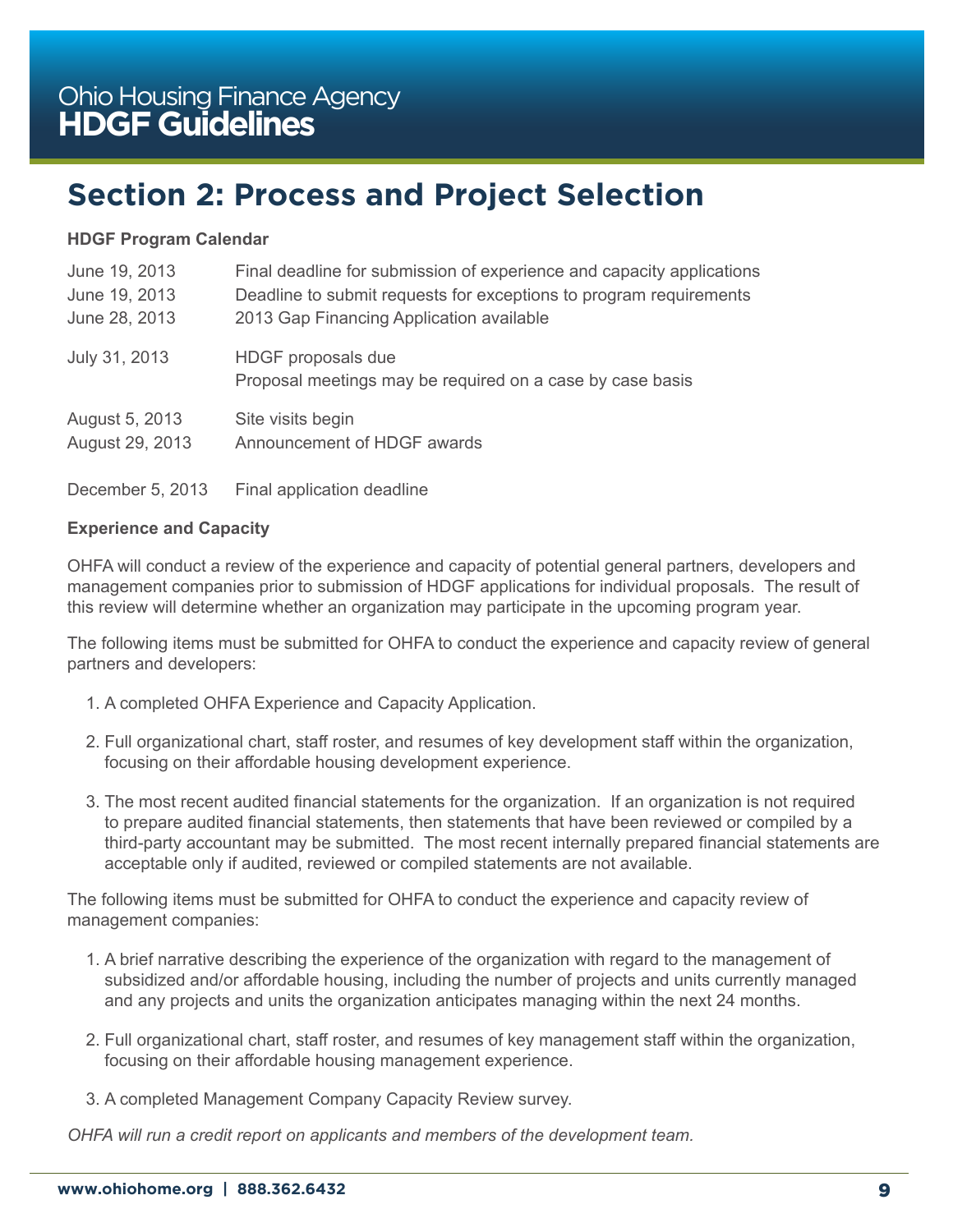#### **Exceptions to Program Requirements**

Any request for an exception to specific program requirements must be submitted by the date indicated in the Program Calendar. OHFA will consider such requests and issue decisions within one week of the proposal deadline. Exceptions will be considered only for those items specifically identified in these guidelines.

#### **Application Submissions**

All application materials for the 2013 funding year must be submitted to the Office of Planning, Preservation & Development: OHFA, 57 East Main Street; Columbus, Ohio 43215. Applications must be received no later than 4:00 p.m. on the dates listed in the program calendar. Applicants must use the current Gap Financing Application (GFA) available on the OHFA web site at www.ohiohome.org/hdap/documents. aspx. All applications and supporting documentation must be submitted in digital format according to the Document Submission Procedure posted at http://www.ohiohome.org/lihtc/application.aspx. See the instructions in the current GFA for details on electronic submissions.

#### **Site Visits**

OHFA will conduct a site visit to gather information that will be used to help evaluate applications. The applicant must clearly mark the physical location of the site and provide a detailed map that depicts the roads leading to the site. Up to two representatives of the applicant who are familiar with the housing proposal are encouraged to accompany OHFA staff to answer any questions. The applicant may request in advance that additional representatives be present if necessary and acceptable to OHFA. Applicants for scattered-site projects must be available to provide a tour of the sites and neighborhoods. All site visits will be scheduled at a time convenient to OHFA review staff.

#### **Competitive Selection Process**

Projects will be selected based on the strategic criteria outlined in this section. Applicants must submit adequate documentation that indicates which points they are claiming and how they meet the criteria. The applicant is responsible for determining how best to provide evidence of their qualification for the points, but third party verification is always preferred by OHFA. Points for each criterion will be awarded at the sole discretion of OHFA, based on how proposed applications and submitted documentation meet the intent of the criteria and based on other applications submitted.

#### *Project Characteristics 40 Points*

Applications may receive a score of up to 40 points based on project characteristics. This score will be determined by the following criteria:

- 10 points will be awarded to projects that are part of a comprehensive neighborhood revitalization effort, projects that include the redevelopment of a vacant or foreclosed multifamily building, or projects that are financed with state or federal historic tax credits.
- 10 points will be awarded to projects that contain project based section 8 vouchers for 100 percent of the units, projects that are being developed by a state certified CHDO working in their service area, projects that contain one unit that serves individuals at or below 18% AMGI, or projects that are considered to have innovative features that benefit the project, the residents, or result in cost savings.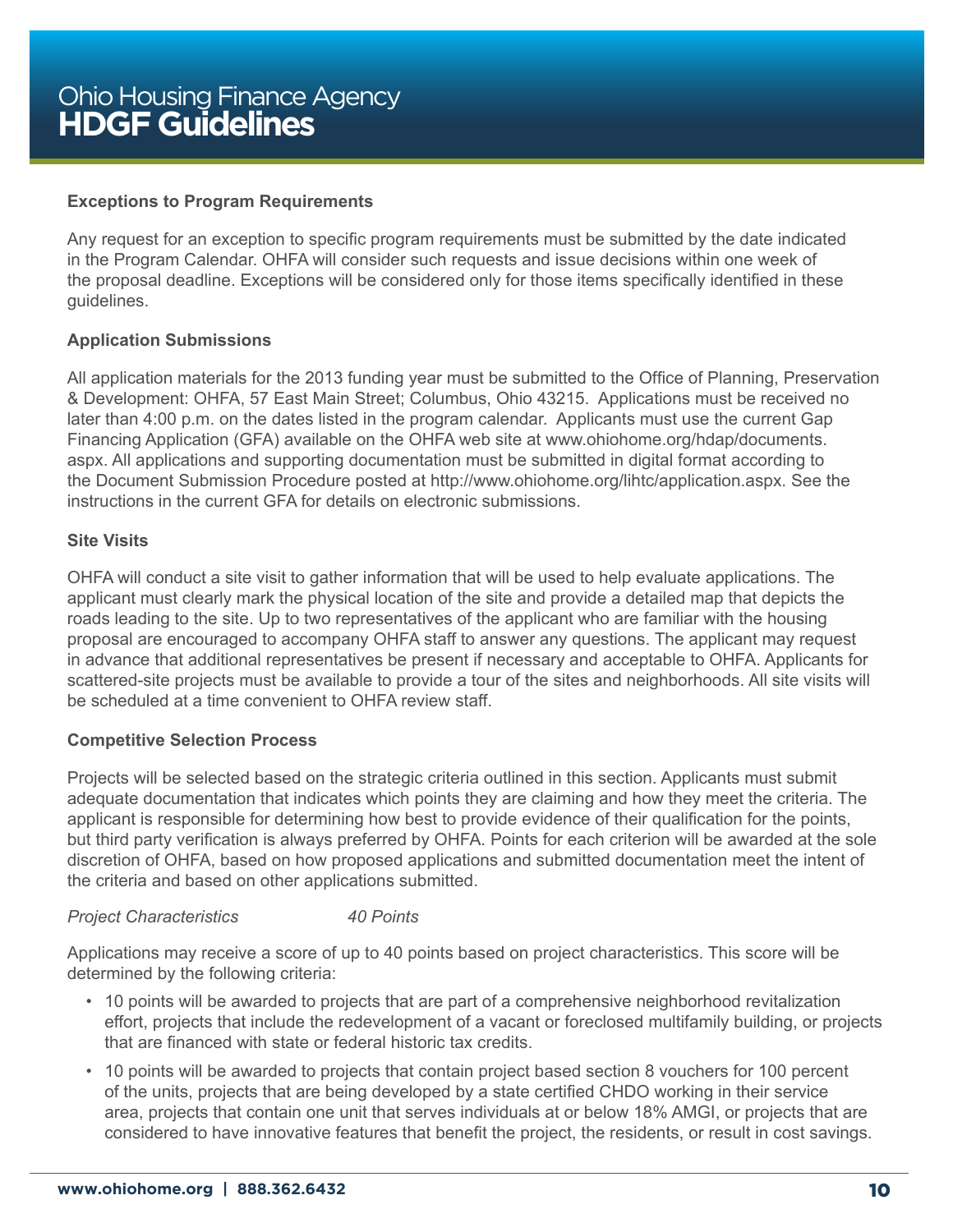- 10 points will be awarded to projects that are developed in a non-QCT, one of the 32 Appalachian counties as designated in the Appalachian Regional Development Act of 1965, or in a primary market area where no previous development has taken place using OHFA multifamily program funds for the population to be served.
- 10 points will be awarded to projects that will successfully obtain Enterprise Green Communities certification. OHFA reserves the right to work with applicants that are awarded or applying for Federal Home Loan Bank AHP funds, or projects that will receive tax abatement if they obtain LEED certification.

#### *Financial Characteristics 30 Points*

Applications may receive a score of up to 30 points based on financial characteristics. This score will be determined by the following criteria:

- Up to 15 points will be awarded based on the applicant's ability to leverage non-OHFA resources in the development budget.
- Up to 15 points will be awarded based on the applicant's ability to demonstrate that the project meets OHFA underwriting requirements. Those applications that meet all of OHFA's underwriting requirements will receive full points in this criterion.

#### *Market Quality 30 Points*

Applications may receive a score of up to 30 points based on market quality characteristics. This score will be determined by the following criteria:

- Up to 20 points will be awarded for site characteristics. OHFA will consider both positive and negative site attributes as well as adjoining land uses.
- Up to 10 points will be awarded to projects that will not negatively impact existing affordable housing projects. OHFA will examine the location of proposed projects to a database of all previously OHFA funded projects and award points accordingly.

OHFA reserves the right to make final funding decisions based on the following strategic criteria:

- OHFA will consider the geographic distribution of resources;
- 50 percent of OHTF funding must be allocated to Non-PJ areas; and
- The efficient use of resources to reach the program's goal of funding 80 units.

After processing the strategic criteria above, if there are any projects with a tied score, OHFA will award funding to the project that has the smallest amount of HDAP per unit.

#### **Threshold Review**

#### **Proposal Applications**

OHFA will conduct a threshold review of the proposal application to determine if it is complete, contains all necessary forms and supporting evidence, and meets minimum program requirements. After a review of all threshold requirements, OHFA will offer the applicant an opportunity to correct any errors.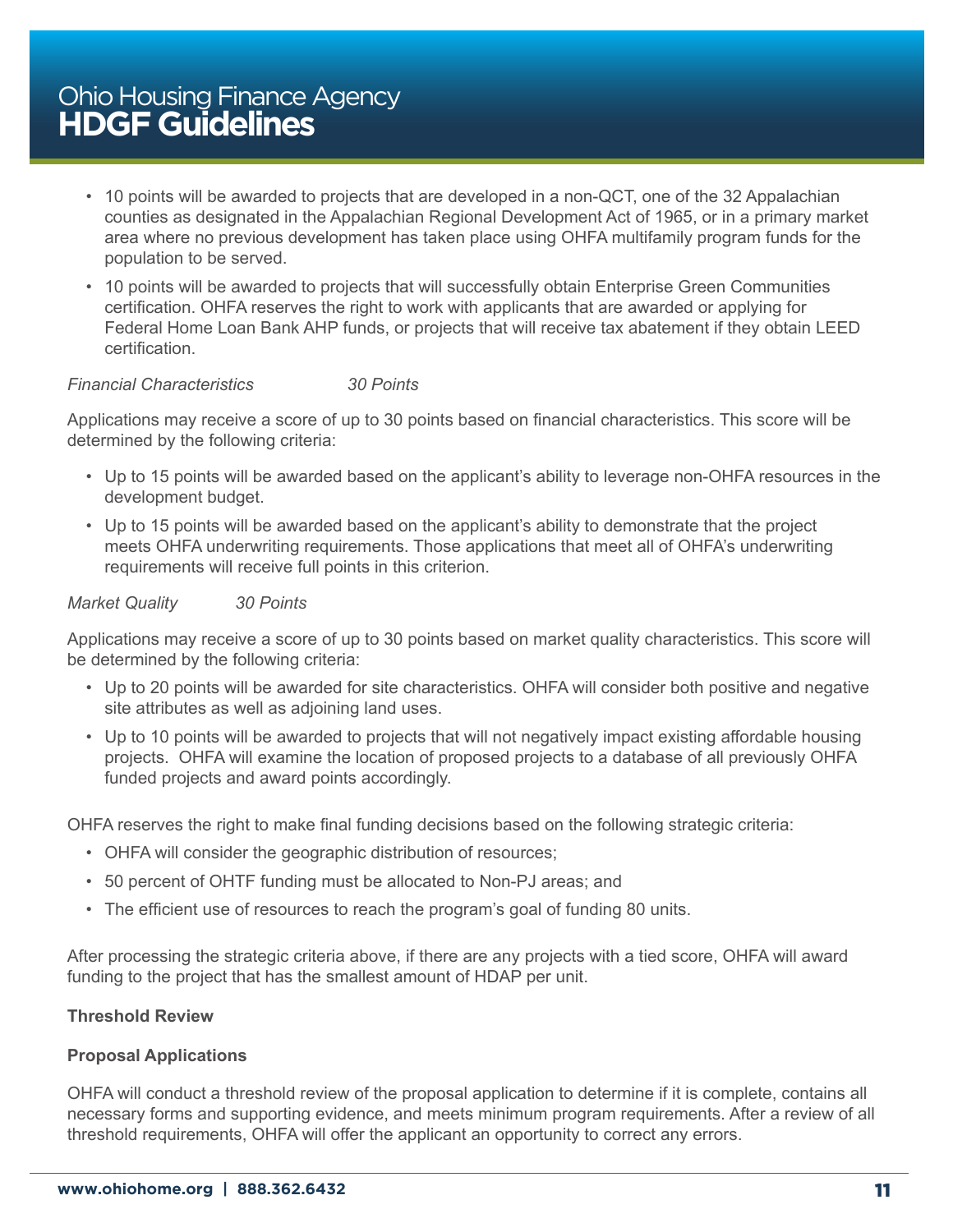The threshold criteria are as follows:

#### *1. Complete and Organized Application*

The Gap Financing Application (GFA) and all required materials must be submitted on a compact disc, organized and formatted according to the index provided with the application. Applications must be complete and consistent with all supporting documentation. An original signature of a representative of each general partner/managing member is required in the program certification section of the application and must be submitted in its original, paper form. Any applications that are incomplete, inconsistent, and/or illegible will be rejected. OHFA defines incomplete as any required documentation that is not curable in a two-week period.

#### *2. Application Fee*

An application processing fee of \$200 must be submitted with the application.

#### *3. Proposal Summary*

All applicants must complete and submit the OHFA Proposal Summary located in the Gap Financing Application.

#### *4. Evidence of Site Control*

If the current owner is a general partner or limited partner in the project, the applicant must submit copies of the executed and recorded deed(s). If the current owner is not a general partner or limited partner in the project, then evidence of site control must be submitted. Acceptable forms of site control include, but are not limited to, a purchase contract, a purchase option, or a long-term lease agreement (minimum of 35 years in length). If parcels will be purchased from a city land bank, a copy of the final city council resolution approving the transfer of all applicable lots may be submitted as evidence of site control. Evidence of site control may not expire until a reasonable period of time following the scheduled announcement date for awards. All option agreements relating to the transfer of a site must be included in the application. OHFA reserves the right to require, as needed, additional documentation that provides evidence of proper site control.

A scattered-site project is required to have at least 35 percent of the sites under control. A project qualifies as scattered-site if there are ten or more sites AND no more than 50 percent of the sites are contiguous.

#### *5. Zoning Verification*

The applicant must obtain a letter from the local municipality stating that the site(s) is properly zoned for the proposed multifamily residential use. For jurisdictions with no zoning regulations in effect, a letter from the jurisdiction so stating is required. Applicants may request an exception to the zoning requirements if requested in advance of the proposal by the date indicated in the Program Calendar. The applicant must effectively demonstrate a good faith effort to secure proper zoning before the announcement of HDGF awards in order to remain eligible for funding.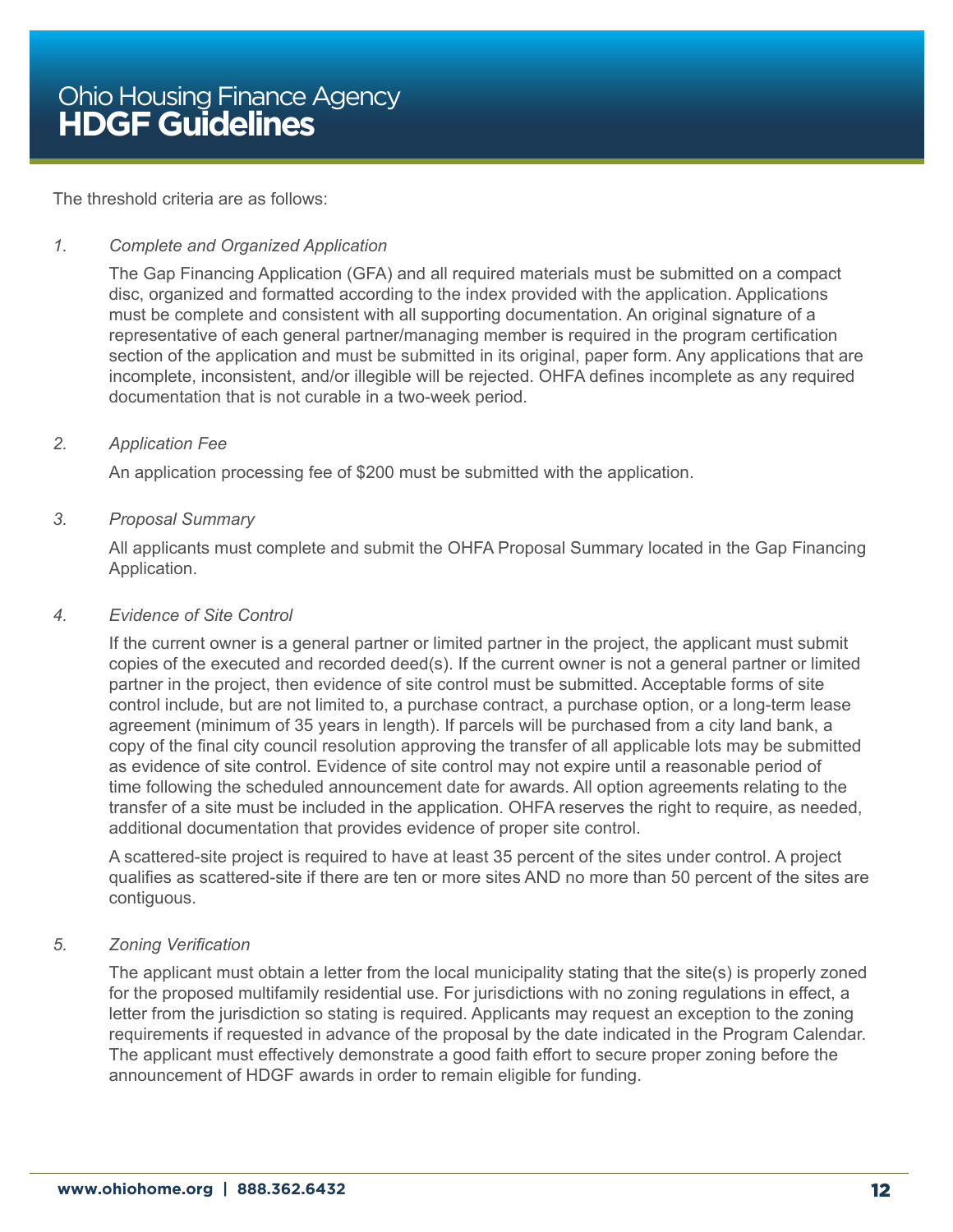#### *6. Market Study*

A market study conducted by an OHFA-approved market study professional must be submitted with the application for rental projects of 10 or more units.

Market Support Information:

- a. For projects with fewer than 10 units, the applicant must define the primary market area and explain how this area was determined to be the primary market area. In addition, the applicant must provide detailed data supporting the need for the proposed project. Suggestions include the following, if applicable:
	- 1. For projects that are restricted to a unique population, the applicant may provide letters from supportive service agencies in the area that detail the need for the housing. The letters must include recent supporting data evidencing the need for additional housing among the targeted population.
	- 2. Waiting lists maintained by the applicant for similar projects in the market area providing evidence of a demand for additional affordable units.
	- 3. A letter from the Metropolitan Housing Authority (MHA) serving the area, which must include recent supporting data evidencing the need for additional housing among the targeted population. The letter must also include any support provided by the MHA (i.e. referrals or vouchers), and must be dated within six months of the HDGF application.
- b. Additional Information: The applicant may provide any additional information to demonstrate a market exists for the proposed project.

#### *7. Supportive Services Plan*

#### *Senior Housing*

Applicants proposing housing that sets aside 100 percent of the units for households containing at least one person who is age 55 years or older are required to provide an experienced service coordinator, evidence of service coordinator salary or an in-kind service agreement, and a supportive service plan containing services that are appropriate for the population.

#### *Family Housing*

Proposals for family projects must provide the following services: referrals to local jobs programs; counseling residents as to available educational and training programs that can secure one's place in the workforce or enhance the likelihood of advancement; credit counseling and consultation; and referrals to day care, after school, and health care / wellness programs.

Applicants will be required to submit a supportive service plan containing specific services and demonstrating linkages with local services agencies.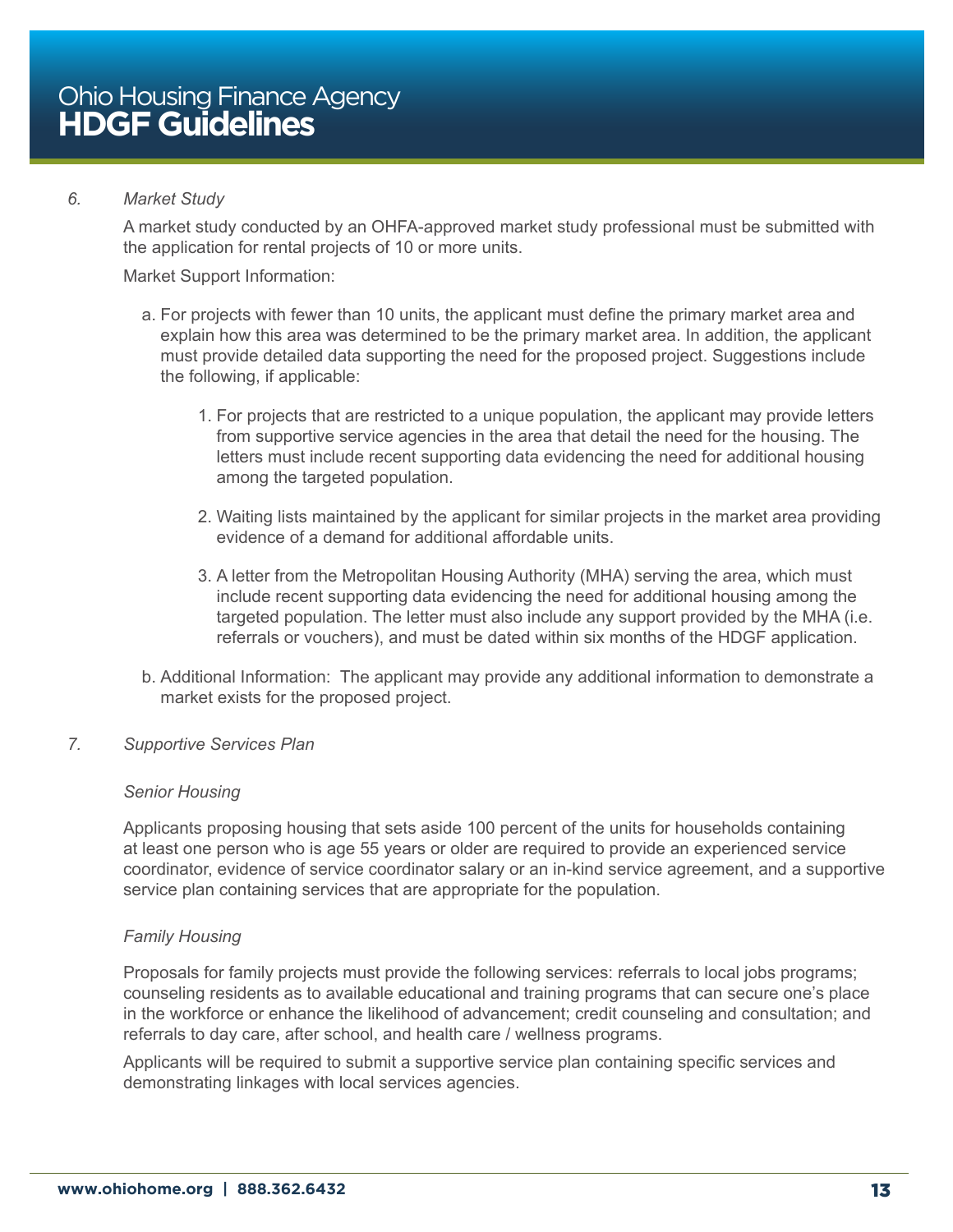#### *Permanent Supportive Housing*

Applicants proposing permanent supportive housing must provide a supportive service plan. A plan submitted to a local Continuum of Care or other entity may be submitted. The plan should address the following items:

- a. The population being served by the proposal and the experience the support provider has serving that population;
- b. How the supportive service plan will address the needs of the specific population;
- c. How the success of the supportive services plan will be evaluated; the formal and informal methods that will be used to evaluate the success of the development in meeting the individual needs of the residents, as well as addressing overall issues of homelessness; and how this information will be conveyed to OHFA and other organizations;
- d. How the physical design of the building(s), the project site and location will enhance the lives of residents specific to their particular needs;
- e. How residents will be linked to services not directly offered by the on-site service provider; and
- f. The source of funding for the services and how the project plans to sustain supportive service provisions over the life of the compliance period.

#### *8. Preliminary Architectural Plans and Minimum Project Standards*

Preliminary architectural plans must be submitted and follow all requirements outlined in the Design Requirements section of these guidelines. All preliminary architectural plans will be reviewed for approval by OHFA's staff architect.

#### *9. Phase I Environmental Site Assessment (ESA) or Mini-Phase I (MP-1)*

Applicants may submit a Phase I ESA completed or updated by the author within one year prior to the application deadline for funds. If an applicant is resubmitting a project from the previous year (2012), the same Phase I ESA may be resubmitted. Scattered-site proposals may submit either a Mini-Phase 1 report or a full Phase I ESA.

Projects receiving an award will be required to have a Phase I ESA valid in accordance with the ASTM E 1527-05 standard. One of the following is acceptable:

- a. A Phase I ESA report dated within six months of the funding announcement.
- b. If the Phase I ESA report is dated between six months and one year prior to the funding announcement, submit an update to the report dated within six months of the funding announcement.
- c. If the Phase I ESA report is dated over one year prior to the date of the funding announcement, submit a new and complete Phase I ESA report.

Applicants cannot begin construction of any kind until environmental clearance is granted by OHFA. Failure to follow this requirement may result in a loss of HDAP funding.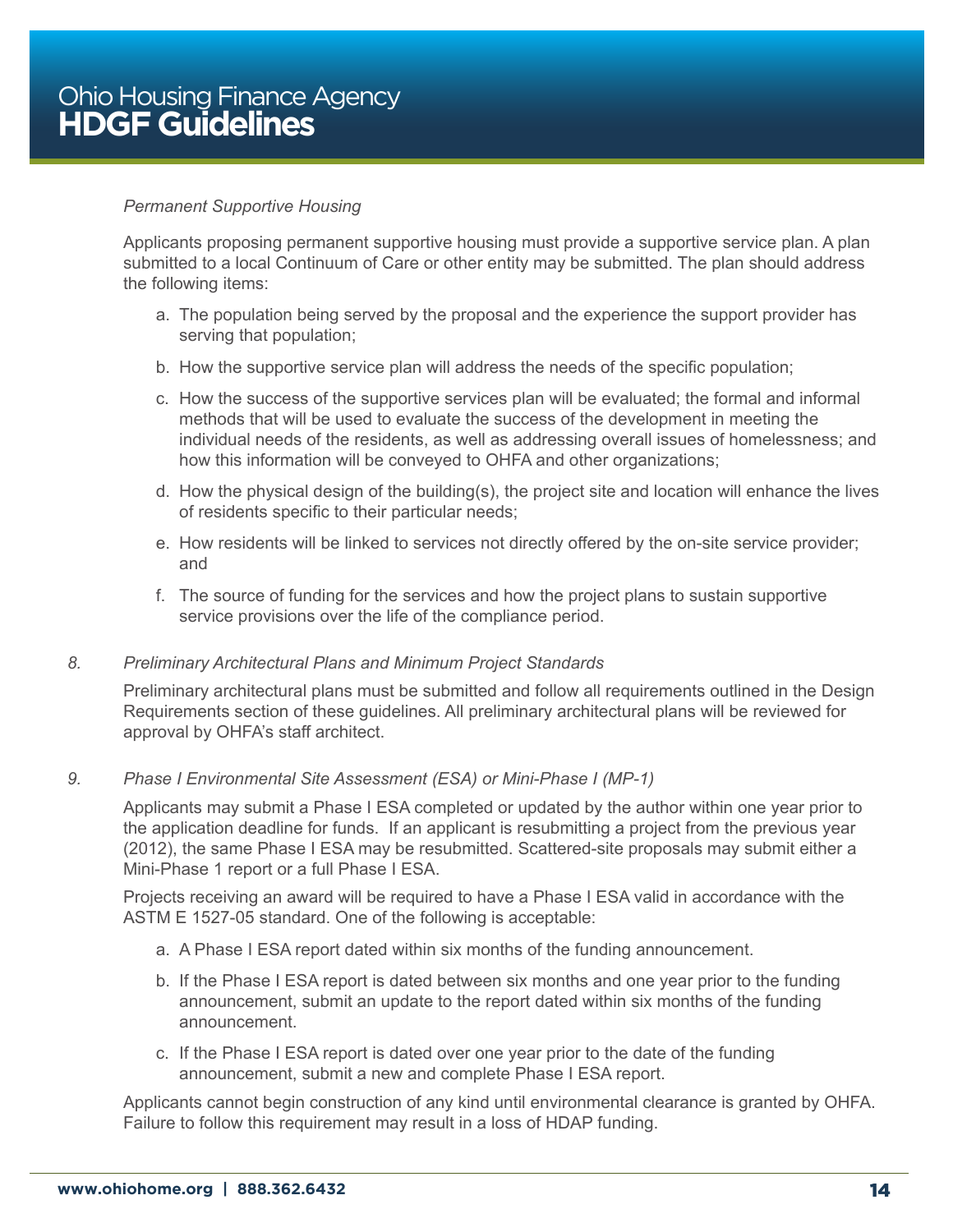#### *10. Capital Needs Assessment and Scope of Work*

Proposals for the rehabilitation of existing housing units must submit a capital needs assessment and scope of work. The assessment must conform to the OHFA Capital Needs Assessment standards. OHFA will use this assessment to determine whether the costs indicated in the application are appropriate considering the rehabilitation needs of the project.

#### *11. Public Notification*

The public notification process for local elected officials must be completed and evidence of completion must be provided at the time of application.

The applicant must notify, in writing, certain officials from:

- a. The political jurisdictions in which the project will be located; and
- b. Any political jurisdiction whose boundaries are located within one-half mile of the project's location.

The officials to be notified include:

- c. The chief executive officer and the clerk of the legislative body for any city or village (i.e. mayor and clerk of council);
- d. The clerk of the board of trustees for any township;
- e. The clerk of the board of commissioners for any county;
- f. State representative(s);
- g. State senator(s).

The applicant must use the OHFA letter template (www.ohiohome.org/lihtc/

PublicNotificationTemplate.doc) and include all information requested. The notification must state the applicant's intent to develop a project using OHFA funding. The notification must be in writing and sent via certified mail, return receipt requested. Submit a copy of the stamped post office receipt (return receipt not required) for certified mail and copies of notification letters with your application.

Scattered-site projects must complete the public notification process for sites under control when the proposal is submitted, and again for all sites in the project prior to the final application deadline. Applicants are encouraged to contact appropriate local government officials prior to submitting an application to inform them of the details of their housing proposal.

#### *12. Utility Allowance Information*

Utility allowance information must be submitted with the proposal. Utility allowances may be submitted from the following sources:

- Local utility provider
- Public housing authority
- An estimate from a qualified third party engineer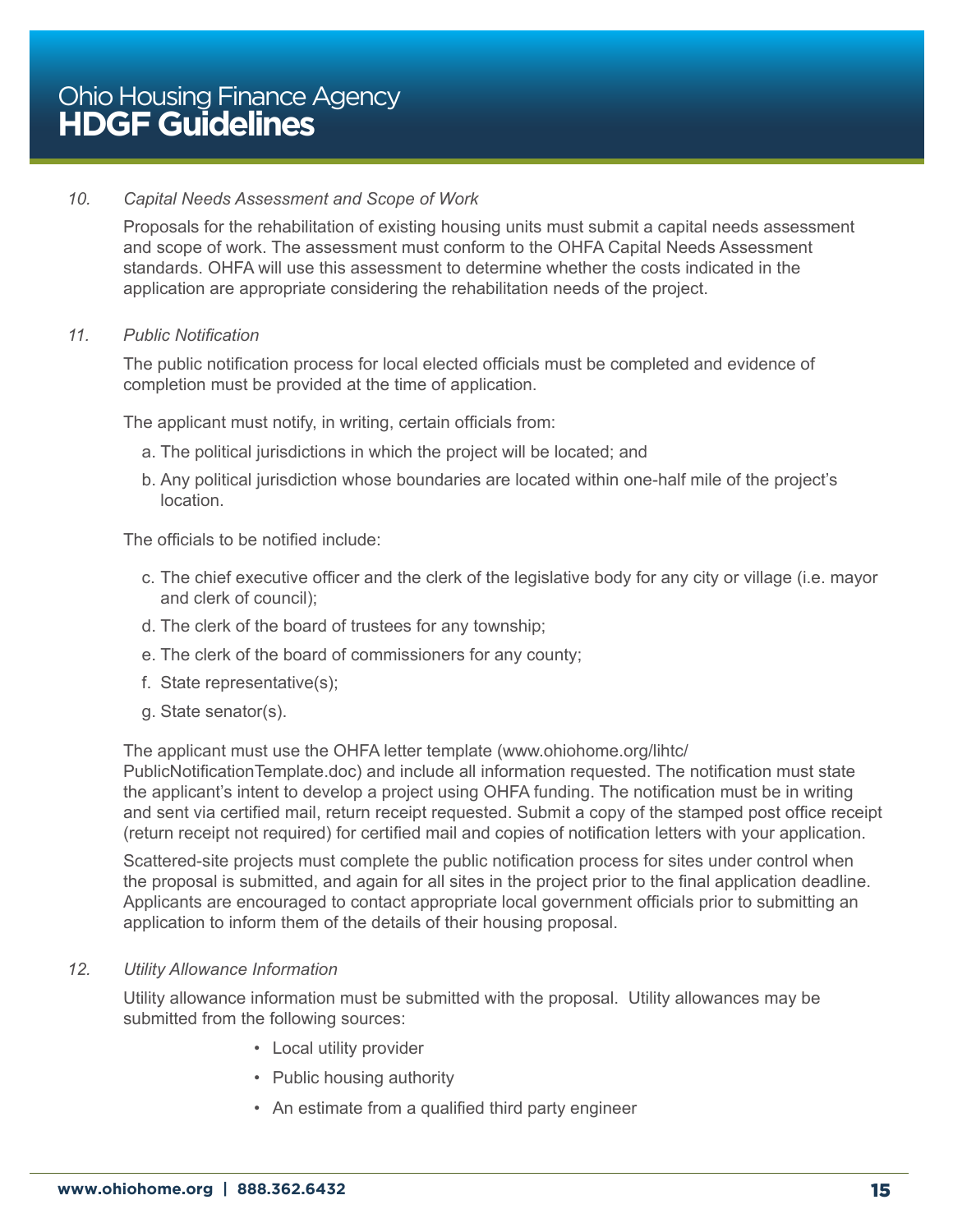#### *13. Communication with Local CHDO*

All applicants must communicate with the state-certified CHDO for the service area in which a development is proposed. Applicants must submit evidence of a "good faith" demonstration that appropriate communication with the local state-certified CHDO has occurred.

#### *14. Copy of Exceptions Granted by OHFA*

Applicants must include a copy of each exception granted to the project by OHFA.

#### *15. Compliance with Enterprise Green Communities*

Projects seeking points for Enterprise Green Communities certification must submit a copy of the Green Communities certification workbook. Instructions for obtaining Enterprise Green Communities may be found on OHFA's website.

Evidence of final certification with Enterprise Green Communities will be required upon completion of construction.

#### *16. Non-Profit Information*

For all non-profits that are a member of the development team, the following items must be submitted:

- Non-profit board resolution authorizing the submission of the application.
- Evidence of Non-profit status.
- Non-profit by-laws.
- Non-profit articles of incorporation.

#### **Final Applications**

OHFA will conduct a threshold review of the final application to determine if it is complete, contains all necessary forms and supporting evidence, and meets minimum program requirements. After a review of all threshold requirements, OHFA will offer the applicant an opportunity to correct any errors.

The threshold criteria are as follows:

#### *1. Complete and Organized Application*

The Gap Financing Application (GFA) and all required materials must be submitted on a compact disc, organized and formatted according to the index provided with the application. Applications must be complete and consistent with all supporting documentation. An original signature of a representative of each general partner/managing member is required in the program certification section of the application and must be submitted in its original, paper form. Anv applications that are incomplete, inconsistent, and/or illegible will be rejected. OHFA defines incomplete as any required documentation that is not curable in a two week period.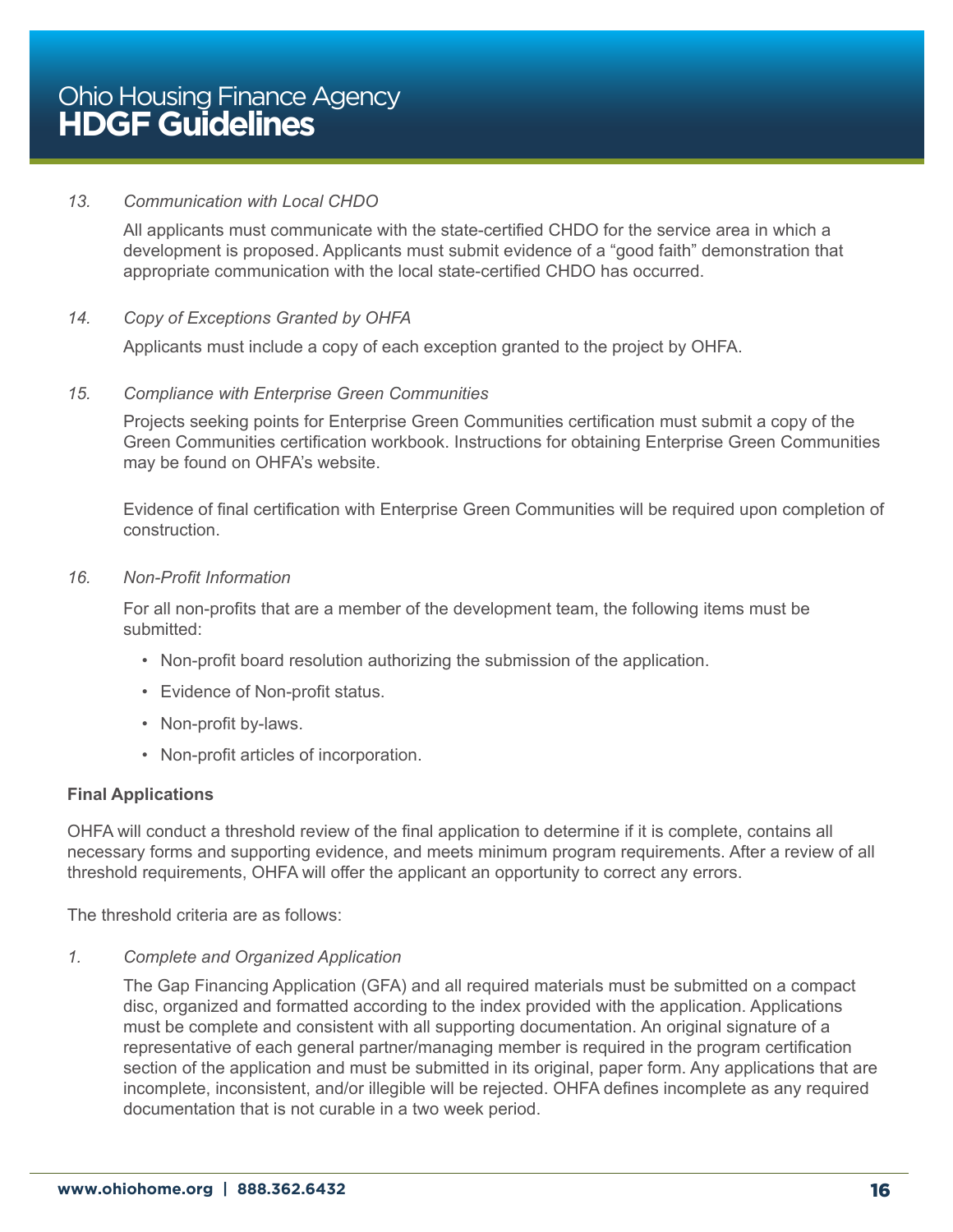#### *2. Project Changes*

All changes to the project must be disclosed with the submission of final application, and will be reviewed by OHFA on a case-by-case basis. Substantive changes will not be permitted, including, but not limited to, changes in ownership or development team, project physical structure, project site(s) (except scattered-site projects), special needs population, and any items affecting competitive scoring.

#### *3. Conditional Financial Commitments*

All non-OHFA construction and permanent financing, grants, equity sources and deferred fees or expenses shall be conditionally committed at the time of final application. An executed conditional commitment letter for all sources must be submitted. A conditional financing commitment must contain, at a minimum: the amount of the financing, and the interest rate, term and amortization period or repayment terms of a loan.

#### *4. Affirmative Fair Housing Marketing Plan*

- a. An Affirmative Fair Housing Marketing Plan is required for all properties. Applicants that have a property with project-based Section 8, HUD Section 236 or USDA contracts may submit their current approved Affirmative Fair Housing Marketing Plan provided. OHFA, HUD and USDA require that the plan be updated every five years; therefore, if the plan's current approval date is within six months of expiration, submit the current plan along with supporting documentation that demonstrates that an updated plan has been submitted to HUD or USDA for renewal.
- b. The applicant must complete an Affirmative Fair Housing Marketing Plan (Form PC-E45) if no other plan is in place. All items on the form must be completed correctly including all attachments. The instructions for the completion of the plan (Form PC-E45) and reference materials are located on the OHFA website.
- c. The applicant must include on the form a description of the outreach, marketing, and advertising methods used in order to affirmatively market the project. A separate plan is required for each census tract in which the project is located.

#### *5. Ohio Housing Locator*

The owner and/or property manager of all properties funded under this allocation plan will be required to list their properties in the Ohio Housing Locator at www.OhioHousingLocator.com, the OHFA-sponsored statewide affordable housing database, as soon as the units are placed in service. Applicants must submit a certification stating that this will be completed upon the project being placed in service.

#### *6. Eighty percent (80%) completed architectural plans and specifications*

The applicant must submit a one-half sized set of drawings including civil, landscape, architectural, mechanical, electrical and plumbing. These drawings should be certified by the project architect to be 80 percent or better complete, and follow all requirements outlined in the Design and Project Standards section of these guidelines. All architectural plans will be reviewed for approval by OHFA's staff architect.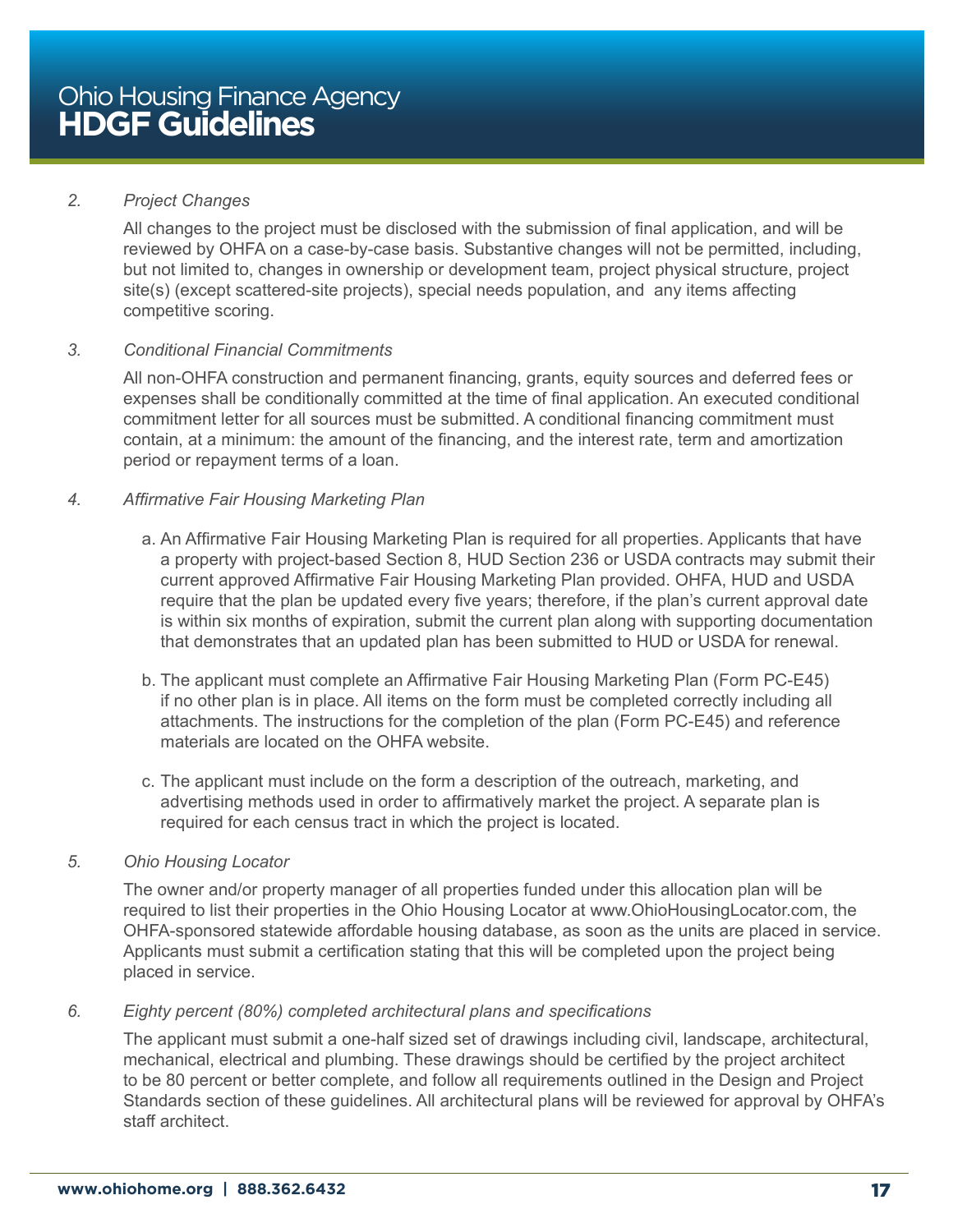#### *7. Appraisal*

An as-is appraisal of the project site(s) must be submitted. All appraisals must meet OHFA's Appraisal Submission Guidelines.

#### *8. Phase I Environmental Site Assessment (ESA)*

For those projects which submitted an MP-1 review at proposal (scattered site projects only), a Phase I Environmental Site Assessment (ESA) must be submitted for all proposals. If a full Phase I ESA was submitted with the proposal application, one need not be resubmitted with the final application. The report(s) must comply with current OHFA standards. The owner must submit a narrative that addresses any issues raised in the report(s). OHFA reserves the right, in its sole discretion, to reject any sites indicated to have environmental problems or hazards. The Phase I ESA must have been completed or updated by the author within one year prior to the application deadline for HDGF.

#### *9. Ohio Based Labor and Materials Form*

If applicable, the applicant must submit the Ohio Based Labor and Materials form to substantiate the increased developer fee.

#### *10. JobsOhio Tax Release Form*

The applicant must submit a completed JobsOhio Tax Release Form. This document may be found on OHFA's website.

#### *11. Legal Description*

The applicant must submit a completed legal description using OHFA's template. This document may be found on OHFA's website.

#### *12. Third Party Cost Estimate*

The applicant must submit a third party cost estimate from a qualified professional.

#### *13. Relocation Plan*

If applicable, the applicant must submit a tenant relocation plan.

#### *14. Uniform Relocation Act*

If applicable, the applicant must submit uniform relocation act documentation. This documentation may be found on OHFA's website.

Applicants will have an opportunity to correct deficiencies and address issues found during the threshold review and underwriting. OHFA will contact the applicant with any questions during this process. Developments that receive gap financing will be presented to the OHFA Board for consideration of these other sources.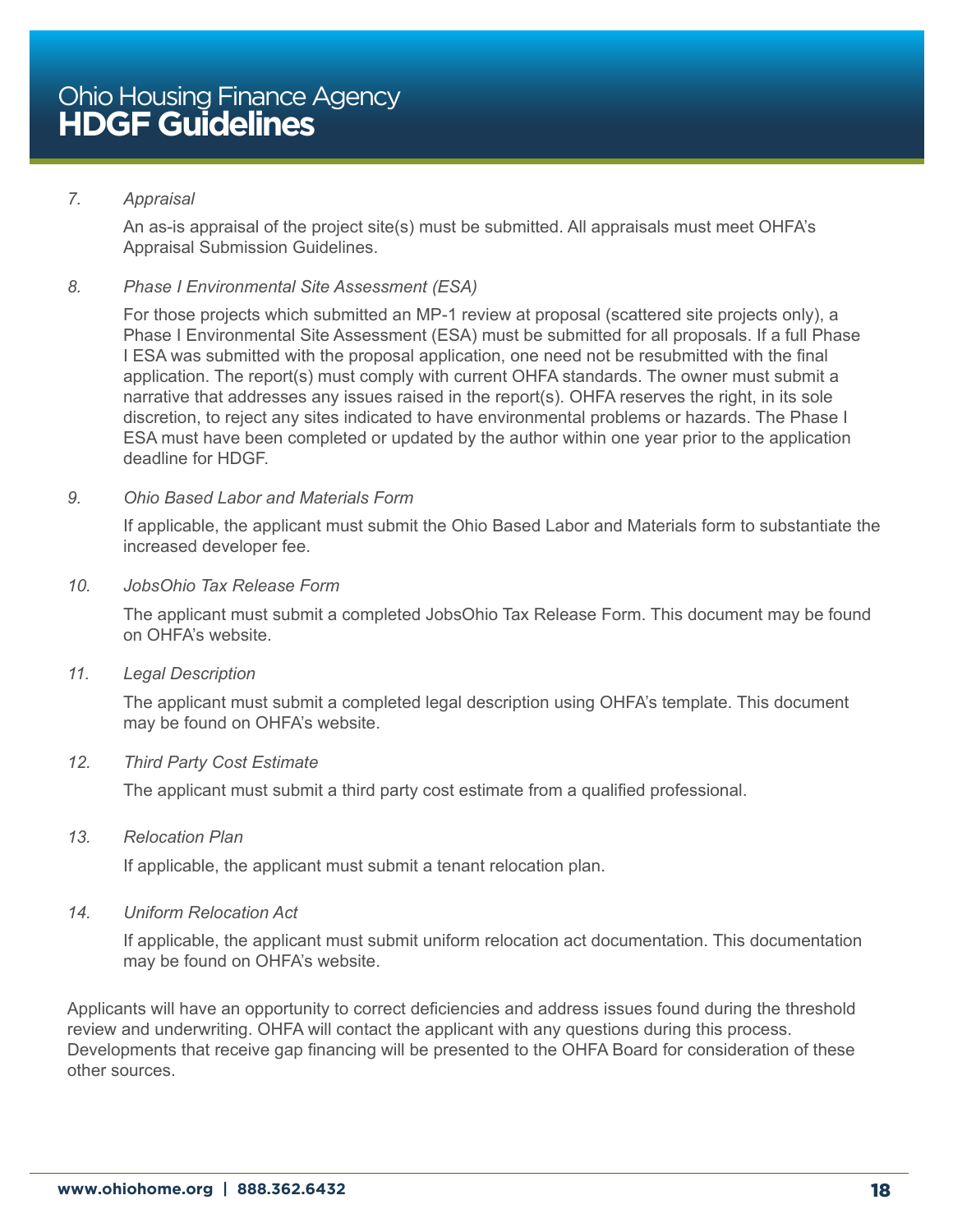# <span id="page-18-0"></span>**Section 3: Underwriting Guidelines**

OHFA will perform an underwriting evaluation on projects that request an award of HDAP. The evaluation will include a review of the financing sources, development budget, income and operating expenses, and a 15-year cash flow analysis. The underwriting process and standards are designed to ensure that OHFA awards the minimum amount of subsidy necessary for the development of cost-effective, financially viable, and sustainable affordable housing projects.

The following criteria shall apply to all projects unless otherwise noted.

- 1. Development Financing
	- a. All Sources Identified All sources must be identified, including mortgages, seller financing, soft or non-recourse loans, grants, development team contributions, or other sources used.
	- b. Financing
		- 1. Commitments Final applications must include commitments for all development financing sources.
		- 2. Terms OHFA will evaluate the terms of each funding source. OHFA, at its sole discretion, may require a change in the terms of any funding source which OHFA determines will cause unnecessary or excessive subsidy to be required for a project.
- 2. Development Budget
	- A. All Uses Identified All costs must be identified, including acquisition, construction, contingencies, reserves, developer fees and other soft costs. Applicants should contact OHFA for instructions on how to account for any unusual costs.
	- B. Sources and Uses Match The project's total sources must always equal the total project cost. If the sources exceed the costs, OHFA will reduce any OHFA Gap Financing so that sources equal uses.
	- C. Total Project Costs OHFA will evaluate the reasonableness of costs by comparing the development budget with development budgets from current applications for similar projects, development budgets from 2012 HDGF final applications for similar projects, and the most recent HUD 221(d)(3) limits. OHFA reserves the right to require justification for any line item and will reduce a line item if a justification suitable to OHFA is not provided.
	- D. Acquisition Costs The cost of the land and building(s) must be less than or equal to the value indicated in an appraisal that meets OHFA's Appraisal Scope and Guidelines.
	- E. Hard Construction Costs Hard Construction Costs are defined as the total of on-site development costs and hard construction (rehabilitation, new construction, commercial, fee items, and furnishings, fixtures & equipment) cost line items. The OHFA architect and/or a third party may be used to review the scope and specifications of any project to determine the appropriateness of the construction hard cost budget.
		- 1. Construction Contingencies The maximum hard cost contingency is five percent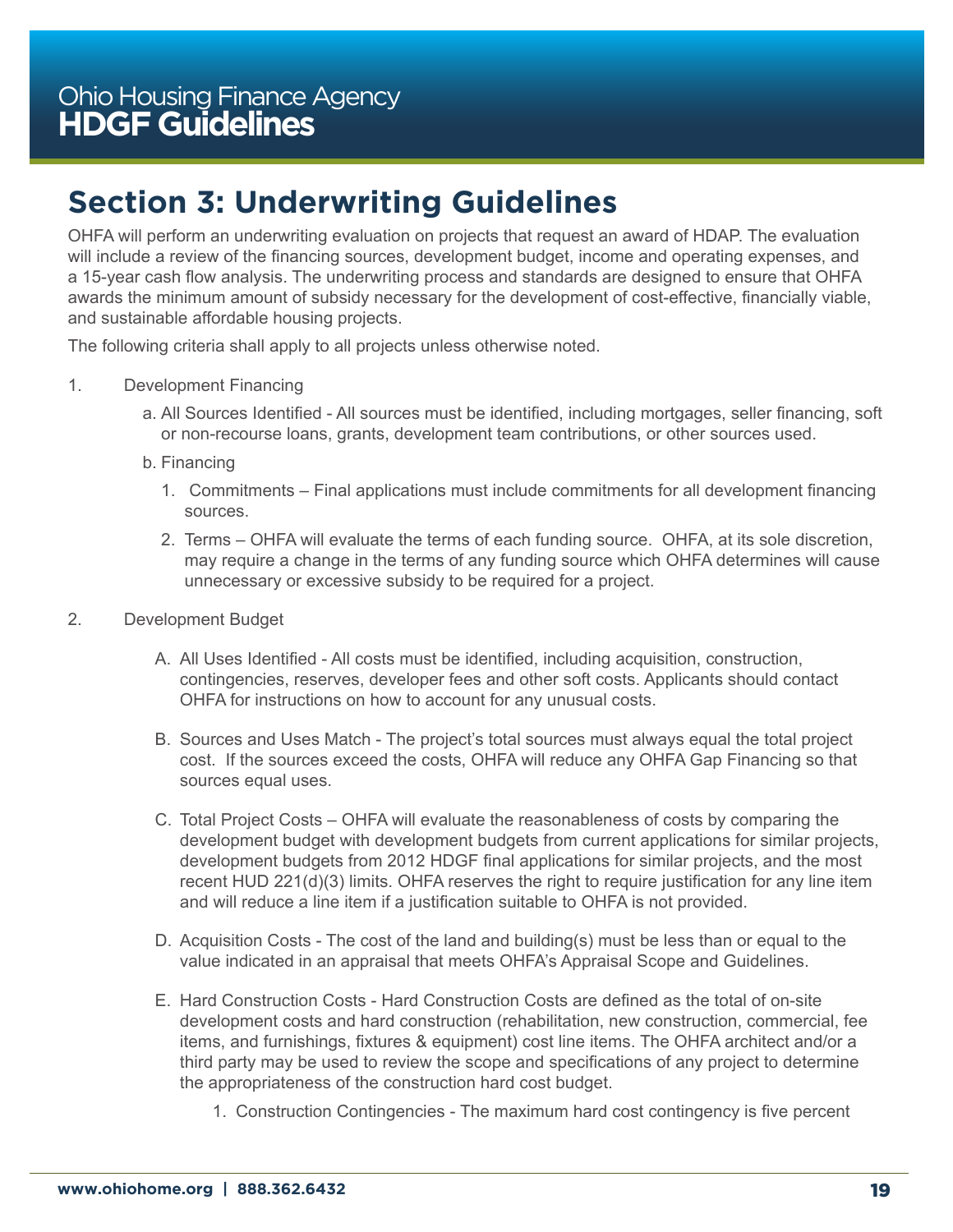for new construction and 10 percent for rehab projects. The maximum soft cost contingency is two and a half percent of total soft costs.

2. Contractor's Cost Limits - Once the maximum amount of the Contractor Fee is determined after the final application underwriting review , this amount cannot be increased if costs are higher but is also not required to be decreased if final hard construction costs are lower than underwritten. In addition, if hard construction cost savings are identified in the final cost certification, these savings will be shared among the contractor, developer, and OHFA and may be added to the maximum Contractor Fee and Developer Fee amounts. For related party contractor-developer entities, the cost savings will be divided 50 percent to the contractor-developer and 50 percent to OHFA. For third- party contractors, the cost savings will be divided with 67 percent to the contractor/developer team, and 33 percent to OHFA. OHFA's share may be taken as cash, or used to reduce the project's Gap Financing award.

Contractor Cost Limits are as follows:

- a. Contractor Profit = six percent of hard construction costs.
- b. Contractor Overhead = two percent of hard construction costs.
- c. General Requirements = six percent of hard construction costs.
- F. Professional Soft Cost Limits Total Professional Soft Costs may not exceed 20 percent of the total project cost. Professional Soft Costs include only the following: Architectural fees, Survey Costs, Engineering fees, Appraisal, Market Study, Environmental Report, Rent-up / Marketing; Title & Recording; Legal; Accounting fees; Developer's fee & Overhead; Consultant fees; Organizational fees. OHFA has the discretion to add other fees/costs listed in the Other line item to the calculation as appropriate.
- G. Developer Fees The maximum developer fee and overhead is limited to 10 percent of the total project cost. If the applicant chooses to participate in both the Ohio-Based Materials program and the Ohio-Based Labor program, then the maximum developer fee and overhead is limited to 15 percent of the total project cost.

#### Ohio-Based Materials

Intent: Increase demand for building materials and products that are extracted and manufactured within the state, thereby supporting Ohio-based manufacturing and sales employment.

Requirement: Use a minimum of five percent of buildings materials or products for which:

- At least 80% of the mass is extracted or processed and sold within the state of Ohio; or
- The end product is manufactured and sold in Ohio (with raw materials coming from Ohio or elsewhere.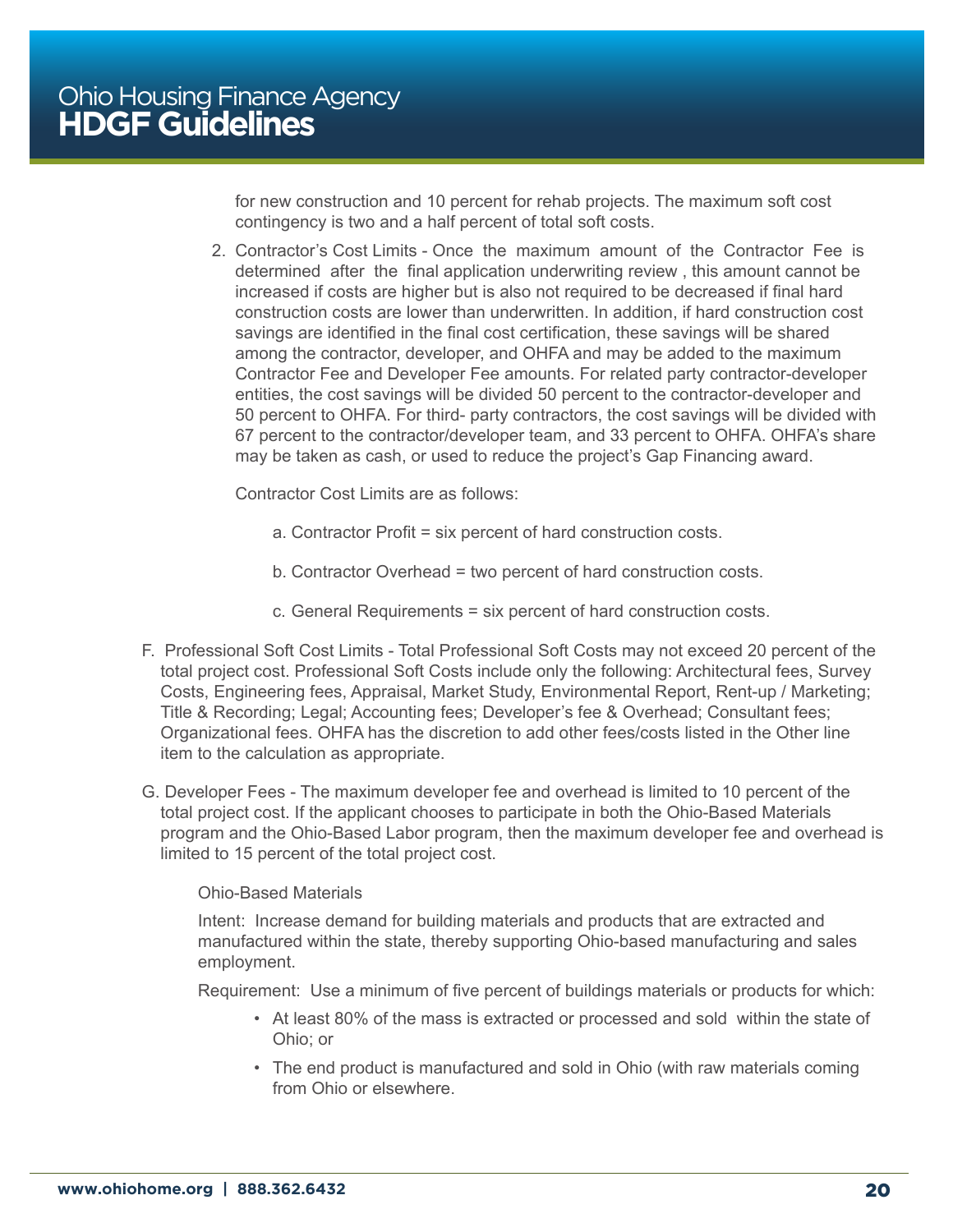#### Submittals:

- Provide the Ohio-Based Materials Letter Template (see Attachments), signed by the responsible party, declaring that the requirements have been met.
- Provide a product information sheet about the materials used.
- Provide a spreadsheet of all Ohio-based construction materials used on the project and the total amount of all materials, demonstrating that Ohio-based materials comprise at least five percent of the total cost of materials.

#### Ohio-Based Labor

Intent: Increase construction employment in Ohio by requiring that 90 percent of the project's construction labor force resides in Ohio.

#### Requirement:

• 90 percent of the project's total labor force must reside in the State of Ohio.

#### Submittals:

• Provide the Ohio-Based Labor Letter Template signed by each General Contractor and/or Subcontractor certifying that at least 90 percent of their labor force resides within the State of Ohio.

The following budget items will be included in calculating the maximum Developer Fee: all consultant fees, construction management fees, guarantee fees, developer asset management fees and any financing fees charged by the developer. OHFA, at its sole discretion, may add other fees to the calculation as appropriate.

#### 3. Income and Expense Analysis

OHFA will evaluate the reasonableness of expenses by comparing the operating expense budget for a project to operating budgets from current applications of similar projects, comparable properties in the developer's or syndicator's/investor's portfolio, the appraisal, and OHFA's operating survey data. Additional due diligence will be performed on any line item that is significantly higher or lower than current applications for similar projects. Developers must provide additional information on any line item at OHFA's request. OHFA will reduce or increase a line item if an adequate justification is not provided and/or a cost is substantially above or below a reasonable, objective industry standard. OHFA will provide the operating survey data on its website for owners to use as a guideline.

- A. Income/Expense Escalations OHFA will assume an annual income increase of two percent and an annual expense increase of three percent. Exceptions will be permitted for properties in which operating subsidy is provided by HUD or the local public housing authority to quarantee break-even operations at the property.
- B. Rental Income Rents must conform to applicable HDAP guidelines.
- C. Commercial Income Income from commercial space will not be considered in a cash flow analysis nor contributed towards meeting the Hard Debt Service Coverage Ratio (DCR) requirements.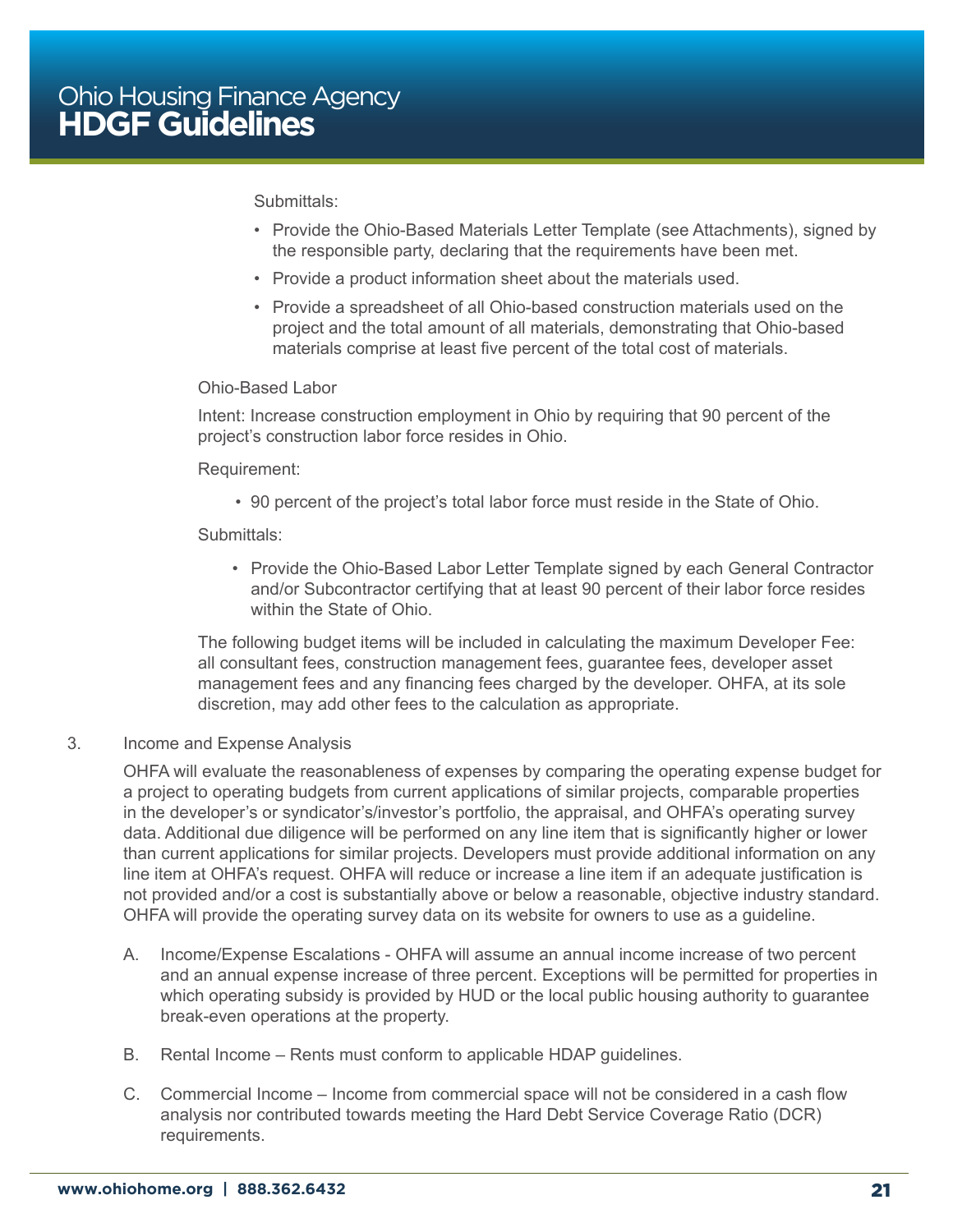- D. Other income Fees and other income such as laundry/parking must be reasonable and comparable to other properties within the region and developer's portfolio, and must be voluntary to the tenant (e.g., do not underwrite rent late fees and other charges).
- E. Vacancy OHFA will assume a seven percent vacancy rate to calculate the effective gross income. Applicants of existing projects with HAP Contracts, other existing project based vouchers or preservation projects may request a rate of five percent (5%) if they can document a history of strong occupancy rates.
- F. Utilities Utility allowances must conform to all applicable program guidelines.
- G. Real Estate Tax Exemptions, PILOTs and Abatements Will only be considered during underwriting if the tax instrument is by right or has completed the required legislative process and is binding to the granting government entity. OHFA will require complete documentation for any projects that seek to have tax instruments considered at underwriting. Adjustments will be made for items that expire prior to 15 years.
- H. Debt Coverage Ratio The minimum acceptable DCR is 1.20 for the first year of stabilized operations. The project must maintain an annual hard DCR above 1.0 during the first 15 years. For a project with no hard debt, the project must maintain an annual income to expense ratio above 1.0 during the first 15 years.

The average hard DCR over the first 15 years must not be greater than 1.5. The average income to expense ratio over the first 15 years must not be greater than 1.5.

Exceptions may be made for Rural Development projects that demonstrate a legitimate need.

- 4. Reserves All reserves must remain in place for the duration of the compliance period unless used for a legitimate project expense.
	- A. Operating Reserves The minimum Operating Reserve for a project is four months of the first stabilized year's projected operating expenses, hard debt service payments, and replacement reserve contributions and the maximum is nine months of the first stabilized year's projected operating expenses, hard debt service payments, and replacement reserve contributions. OHFA will consider an exception to this requirement if a reasonable justification with supporting documentation is provided.
	- B. Replacement Reserves OHFA's minimum replacement reserve amounts by product type are:
		- Senior New Construction = \$250 per unit
		- Family / PSH New Construction = \$350 per unit
		- Senior Rehabilitation = \$350 per unit
		- Family / PSH Rehabilitation = \$400 per unit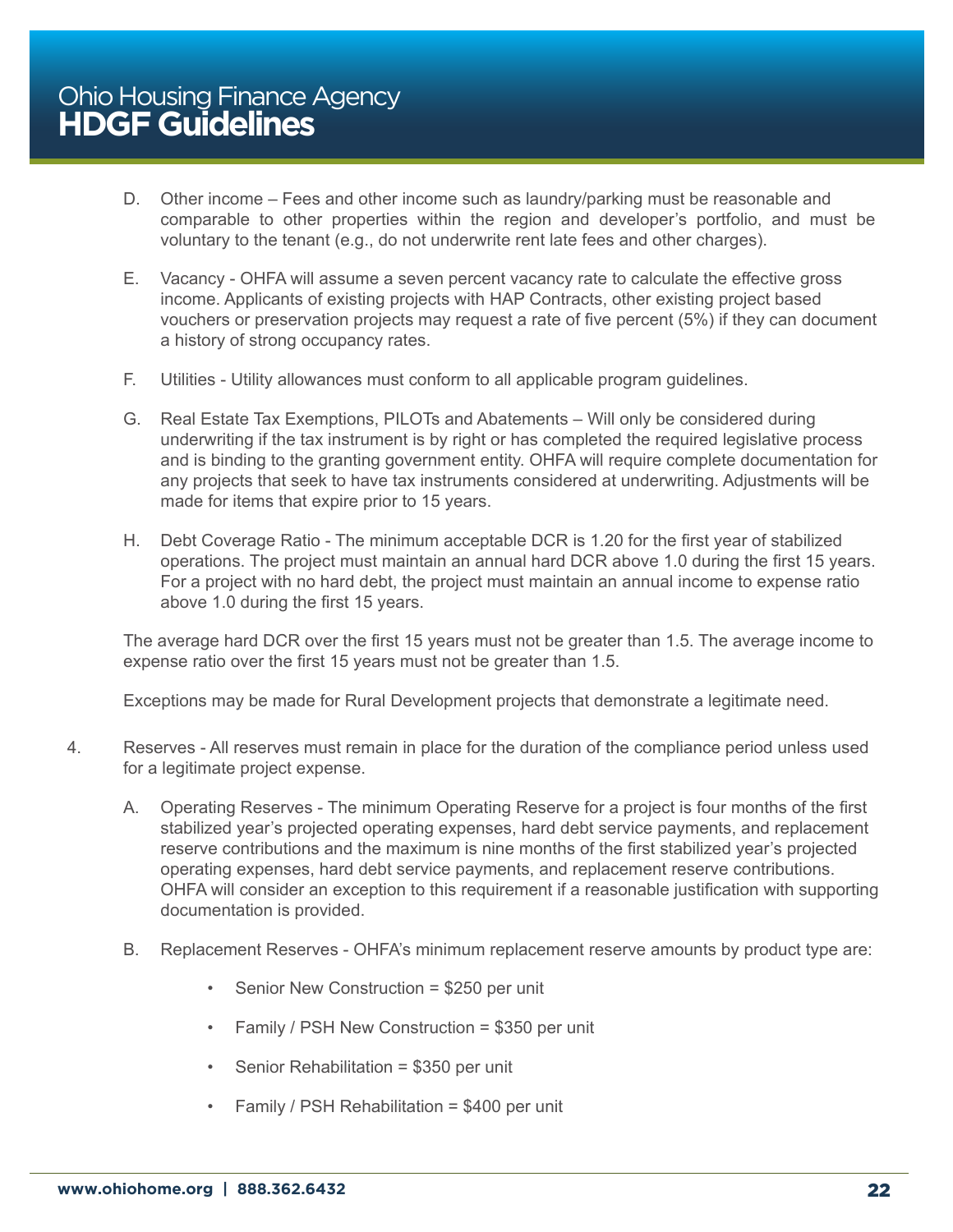<span id="page-22-0"></span>Capitalized Prefunded Replacement Reserves are not permitted for new construction projects.

- C. Lease-up Reserves Lease-up reserves are not permitted. Lease-up costs must be counted in Rent-up marketing project costs.
- D. Special Reserves If special reserves are required by HUD, RD, the mortgage provider, OHFA at its sole discretion may allow these reserves to be released prior to the end of the compliance period. OHFA will work with the developer to determine appropriate release of reserves.

# **Section 4: Design Requirements**

It is OHFA's intent to provide affordable housing that is durable, energy efficient, and cost effective over many years, that will result in lower operating and maintenance costs and that will provide those in need of affordable housing safe, clean, and durable housing in which to live.

Deviations from OHFA standards are discouraged, and applicants may only request exceptions where specified. Any requests for an exception to specific requirements must be submitted to OHFA by the date indicated in the Program Calendar. Since awards are based on your proposed development, exceptions after an award has been made will only be considered for truly extenuating circumstances.

All projects that receive an award of funding will be required to work with OHFA's architect to ensure that projects meet OHFA's requirements.

#### **Submittals**

Preliminary architectural drawings must be 11x17 ("half size") and include:

- A cover sheet with project title, development team, drawing index, building areas and code information;
- site plan;
- landscape plan;
- floor plan with dimensions, room designations and proposed finishes;
- exterior elevations with material notations; and
- typical wall section.

Preliminary drawings must be paper and electronic (both PDF & DXF).

Eighty percent (80%) must be submitted in PDF format (separate PDF files for drawings and specifications) that includes all site plans, dimensioned floor plans, elevations, wall sections, structure, finishes, details and mechanical plans. Additionally, each project must have dimensioned floor plans submitted in DXF or DWG AutoCAD R-14 format and an 11x17 plan hard copy (dimensioned floor plans only). All 80 percent sets must show compliance with preliminary submittal and Universal Design features. The Universal Design narrative must be included on the construction documents.

#### **Square Footage Calculation**

Projects must use BOMA (Building Owner Management Association) multifamily standards using the "gross method". All square footages must be calculated and certified in the GFA by the Architect of Record.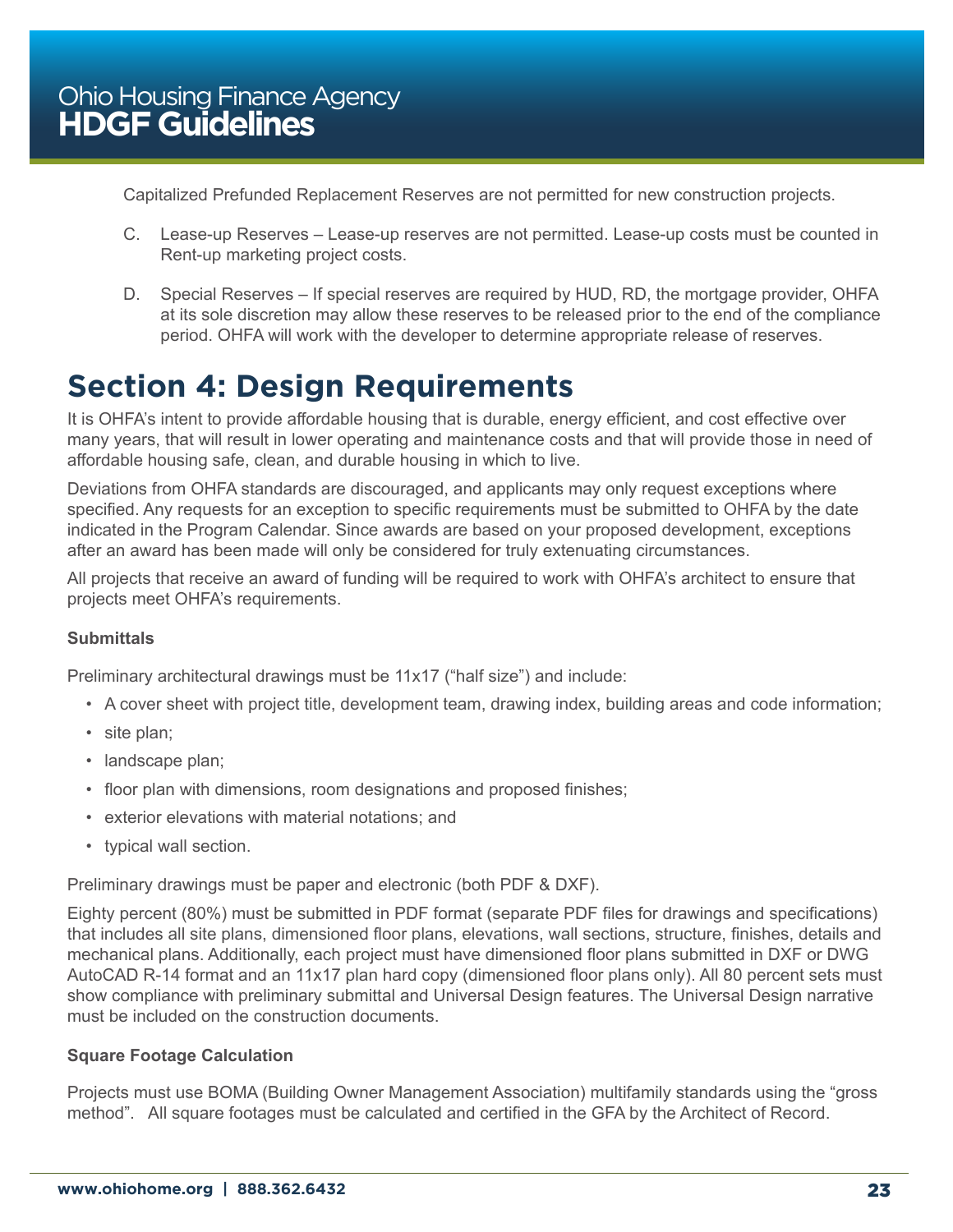#### **Minimum Project Standards**

*Minimum Projects Standards for All Projects*

Bedrooms must meet the following requirements:

- In one-bedroom units, the bedroom must be at least 120 square feet.
- For a two-bedroom unit, the master bedroom must be at least 120 square feet, and the second bedroom must be at least 110 square feet.
- The third and fourth bedrooms in a unit must be at least 100 square feet.
- Bedrooms must have walls and doors separating them from adjacent space to be considered a bedroom. Any room shall be considered as a portion of the adjoining room when at least one-half of the area of the common wall is open and unobstructed.

OHFA reserves the right to limit the size of units during the application review process.

Bathroom/Half Bath: Provide a bathroom or half bath on the main floor with clear floor space of thirty (30) inches by 48 inches.

The maximum common area (including required circulation) in any project is 20 percent of the total gross building square footage. Dedicated program space is excluded from this calculation. Existing housing units are exempt from this criterion.

All developments must be compliant with OHFA Universal Design requirements referenced in this section.

Each unit must provide a refrigerator and stove in good working order.

A single-site multifamily project must provide a parking lot with concrete curbs or wheel stops and at least one parking space for each unit in the project. Exceptions to this requirement may be permitted on a caseby-case basis for projects located in dense urban areas, or for projects serving the elderly or permanent supportive housing populations.

#### *Additional Requirements for New Units*

Each bedroom in new construction or adaptive reuse units must be at least seven feet in each direction, and contain a closet in addition to the minimum square footage.

Minimum unit size (residential living space) for new construction and adaptive reuse projects are as follows, inclusive of the above bedroom sizes:

- Efficiency Units: Exceed 450 S.F.
- 1-Bedroom Units: Exceed 650 S.F.
- 2-Bedroom Units: Exceed 850 S.F.
- 3-Bedroom Units: Exceed 1,000 S.F.
- 4-Bedroom Units: Exceed 1,200 S.F.

OHFA will not fund projects in the HDGF round that contain single-room occupancy units.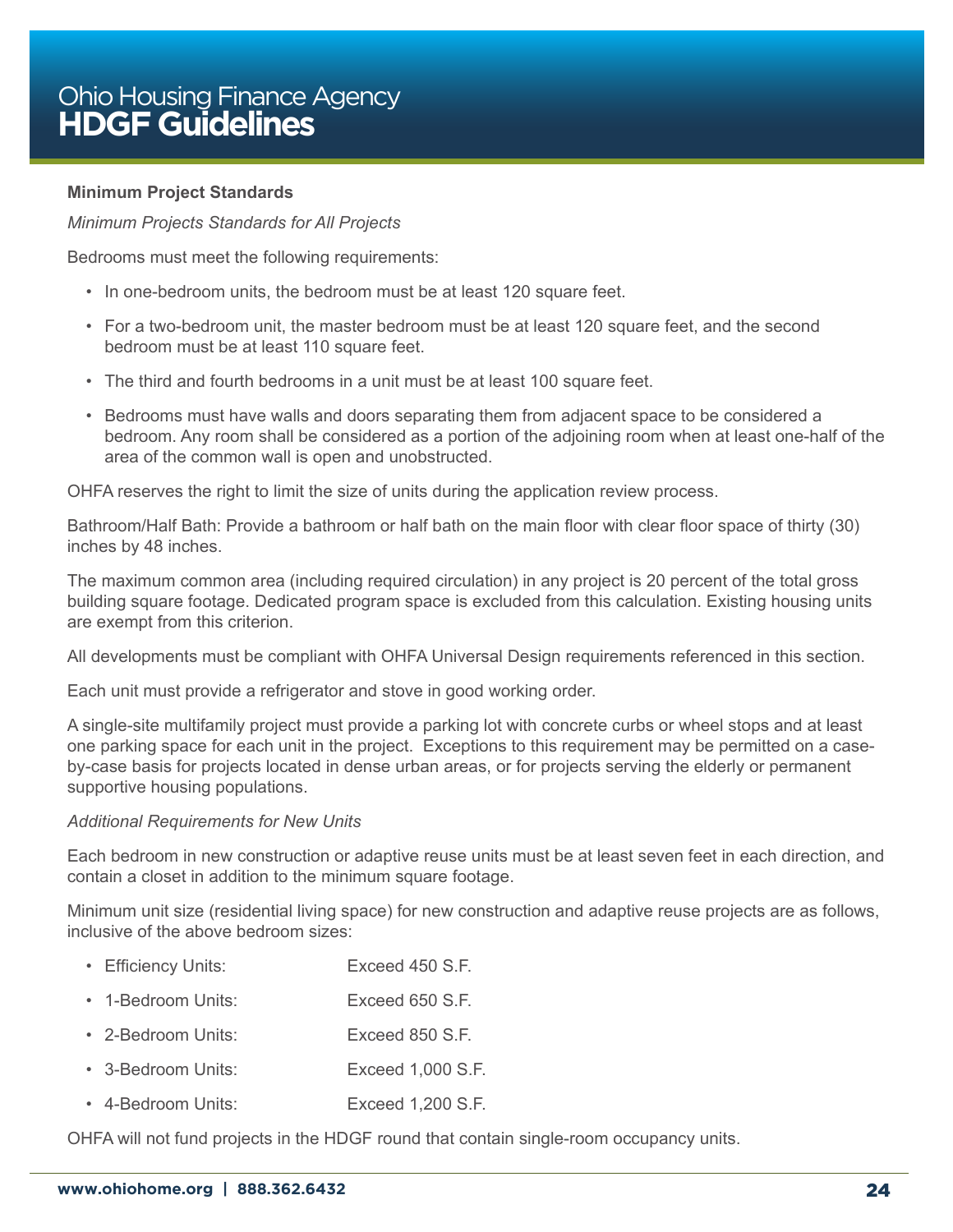In all new construction units, three-bedroom units must contain at least one and a half bathrooms and units with four or more bedrooms must contain at least two full bathrooms.

All new construction units will incorporate the following Universal Design elements which constitute "Visitability":

- No step entrance: Provide at least one "no step" entrance into the unit. The required "no step" entrance shall be accessed via an accessible route (driveway, sidewalk, garage floor, etc.). Ramps that extend out into the front or back yards are usually not the appropriate solution. OHFA can provide technical assistance or referral to appropriate resources at the applicant's request.
- Doors/Openings: All doors and openings shall have a minimum net clear width of 32 inches. All doors must be solid core.
- Bathroom/Half Bath: Provide a bathroom or half bath on the main floor with clear floor space of 30 inches by 48 inches.

If the applicant feels that some or all of the project's proposed buildings will be unable to meet the Visitability requirements due to topography or other site/design limitations, complete Form PPD-E01 Reconsideration of Visitability Requirements. The OHFA architect will be in contact to work out solutions or will make a determination of whether to waive one or more of the Visitability requirements.

New construction proposals must include new appliances.

All new construction units must include energy efficient heating and air conditioning systems.

#### *Additional Requirements for Senior Housing Projects*

Proposals for senior housing are required to have all units with no more than two bedrooms and no more than one and a half baths, and the full bath must contain an ADA compliant shower.

Proposals for senior housing are required to have all buildings with only one story unless an elevator is provided.

Requests for exceptions may be submitted only for items specifically noted above. All requests for exceptions must be submitted to OHFA by the date indicated in the Program Calendar. OHFA will evaluate each project on a case-by-case basis and staff decisions will be final.

#### *Additional Requirements for Permanent Supportive Housing Projects*

Proposals for PSH may contain one-bedroom units that are 540 square feet.

#### **Universal Design Requirements**

OHFA values developing housing designed to be used by all. This concept is generally referred to as Universal Design, and is also known as Inclusive Design, Aging-in-Place and Design for All.

The definition of Universal Design, developed by the Center for Universal Design\*, and adopted by OHFA is, "The design of products and environments to be usable by all people, to the greatest extent possible, without the need for adaptation or specialization."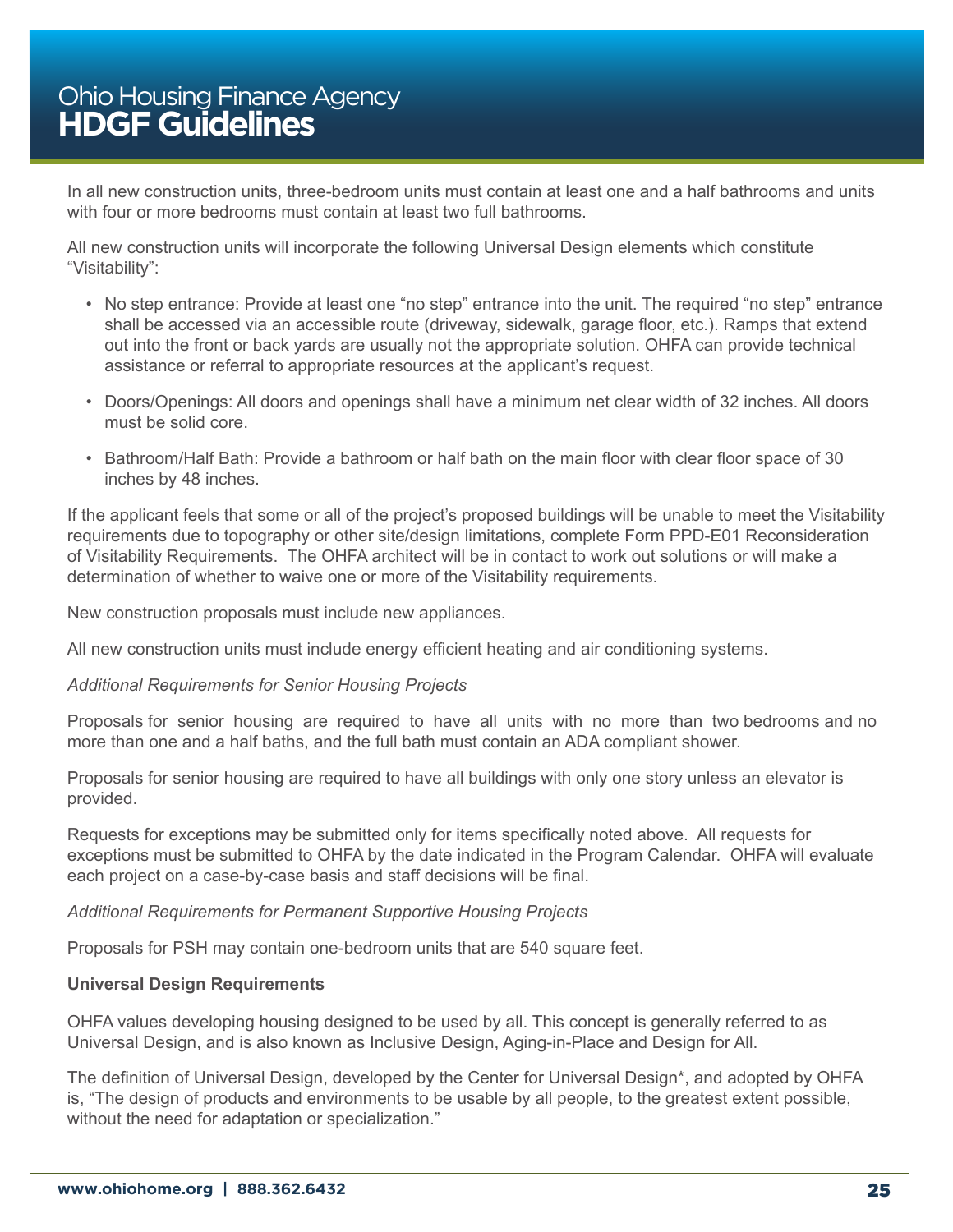#### *General Requirements*

All units developed with OHFA resources will be designed to meet the following principles of Universal Design. Applicants submitting proposals must submit designs addressing the following principles and a narrative detailing how the proposal meets these principles. The narrative must also summarize all of the universal design features that are being proposed. The summary should be in the form of a list or matrix, by room and functional area (such as hallway, stairway, and general circulation.) The narrative should also indicate that all of the features will be present in all of the units in the development or state the reasons why there are exceptions to this.

OHFA recognizes that not all Universal Design principles can be incorporated into every proposal. OHFA staff will work with each applicant to help achieve maximum application of Universal Design principles.

Applicants must receive design approval from OHFA on these principles before receiving OHFA resources on a given proposal.

#### *Principles of Universal Design*

- 1. Equitable Use: The design does not disadvantage or stigmatize any group of users.
- 2. Flexibility in Use: The design accommodates a wide range of individual preferences and abilities.
- 3. Simple, Intuitive Use: Use of the design is easy to understand, regardless of the user's experience, knowledge, language skills, or current concentration level.
- 4. Perceptible Information: The design communicates necessary information effectively to the user, regardless of ambient conditions or the user's sensory abilities.
- 5. Tolerance for Error: The design minimizes hazards and the adverse consequences of accidental or unintended actions.
- 6. Low Physical Effort: The design can be used efficiently and comfortably, and with a minimum of fatigue.
- 7. Size and Space for Approach & Use: Appropriate size and space is provided for approach, reach, manipulation, and use, regardless of the user's body size, posture, or mobility.

#### **Additional Requirements**

#### *Section 504 Accessibility Compliance*

HDGF financing requires that all rental projects comply with HUD's Section 504 Accessibility Guidelines. For both New Construction and Rehab projects, five percent of the units must be accessible to individuals with mobility impairments and an additional two percent must be accessible to individuals with sensory impairments. The projects must have a minimum of one mobility unit and one sensory unit. Compliance with the Uniform Federal Accessibility Standards (UFAS) is an acceptable means of meeting the technical accessibility requirements of the Section 504 regulations.

OHFA recognizes that for some rehabilitation projects, the costs associated with 504 Accessibility requirements may be overly burdensome due to existing design constraints. OHFA may consider an exception to some of the accessible design features if the applicant can demonstrate that such modifications would be financially unreasonable. No waivers will be granted for new construction projects.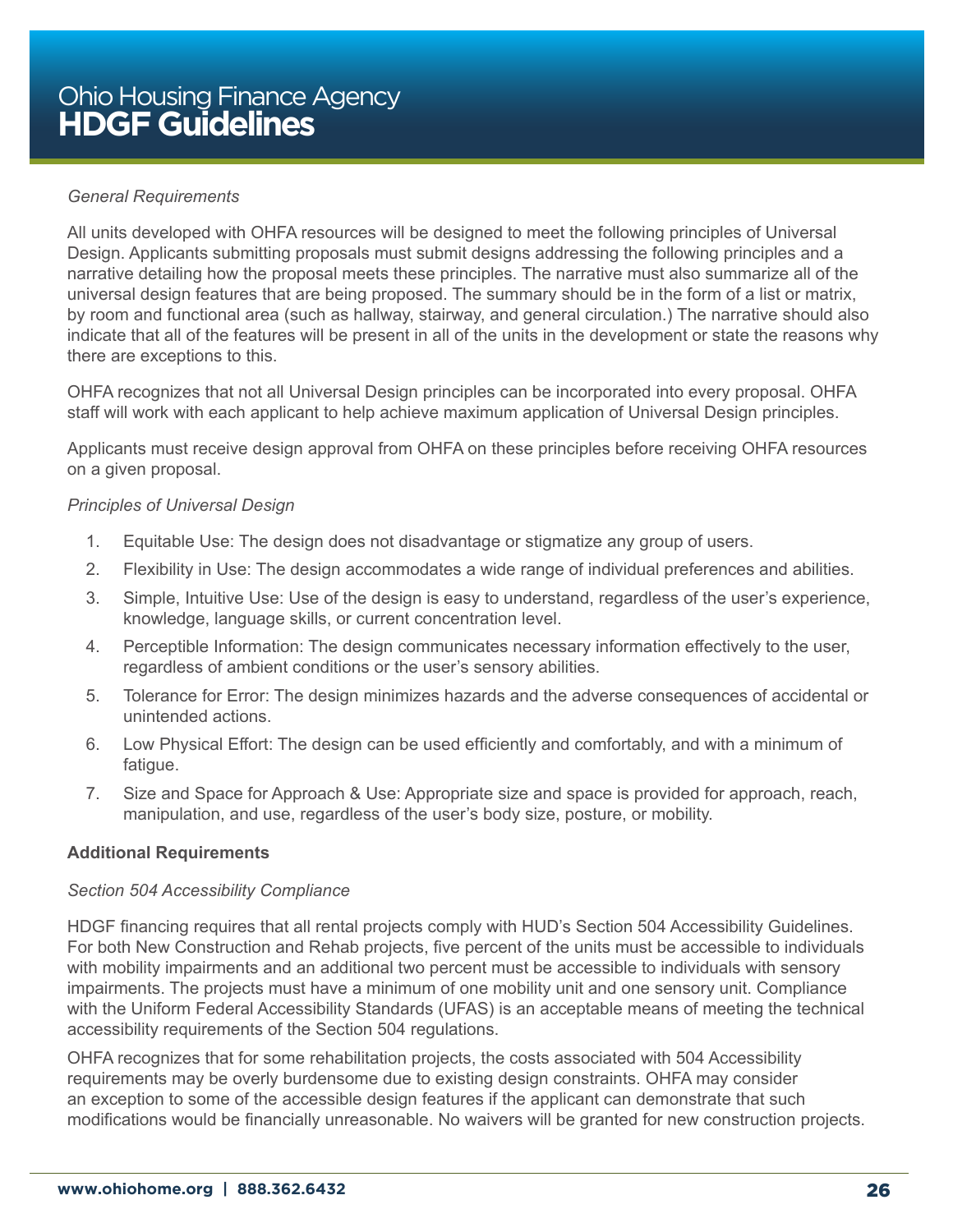#### *Conformity to Fair Housing Requirements*

- All newly constructed units developed under OHFA guidelines shall be designed to comply with the Fair Housing Act (FHA) - even those units not covered by the Act.
- Units that are being rehabbed shall be designed to incorporate these features to the extent possible.
- In a two or more story single-family house or townhome, all floors must be designed in accordance with three through seven below. To be clear, this means that all bathrooms, kitchens, hallways, doors, light switches, electrical outlets, thermostats and other environmental controls, regardless of the floor on which they are located, must conform to those requirements.

Compliance with the FHA calls for seven basic design and construction requirements:

1. An accessible building entrance on an accessible route.

All units must have at least one no-step entrance and be on an accessible route. An accessible route means a continuous, unobstructed path connecting accessible elements and spaces within a building or site that can be negotiated by a person with a disability who uses a wheelchair, and that is also safe for and usable by people with other disabilities. An accessible entrance is a building entrance connected by an accessible route to public transit stops, accessible parking and passenger loading zones, or public streets and sidewalks.

2. Accessible common and public use areas.

Developments must have accessible and usable public and common-use areas. Public and commonuse areas cover all parts of the housing outside individual units. They include -- for example -- buildingwide fire alarms, parking lots, storage areas, indoor and outdoor recreational areas, lobbies, mailrooms and mailboxes and laundry areas.

3. Usable doors (usable by a person in a wheelchair).

All doors that allow passage into and within all premises must be wide enough to allow passage by persons using wheelchairs.

4. Accessible route into and through the dwelling unit.

There must be an accessible route into and through each unit. This includes all hallways, stairways and doorways.

5. Light switches, electrical outlets, thermostats and other environmental controls in accessible locations.

Light switches, electrical outlets, thermostats and other environmental controls must be in accessible locations.

6. Reinforced walls in bathrooms for later installation of grab bars.

Reinforcements in bathroom walls must be installed, so that grab bars can be added when needed.

7. Usable kitchens and bathrooms.

Kitchens and bathrooms must be usable - that is, designed and constructed so an individual in a wheelchair can maneuver in the space provided.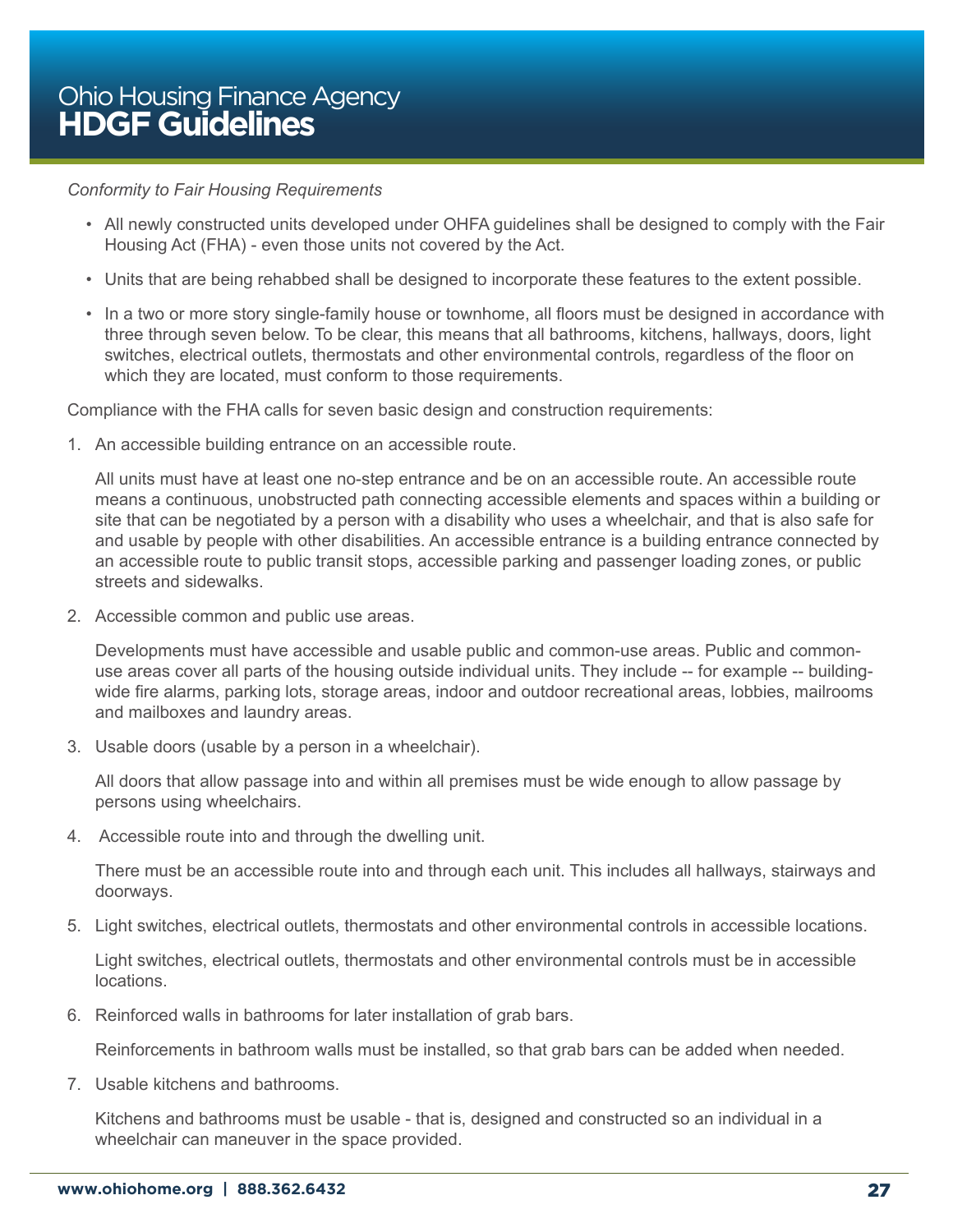#### <span id="page-27-0"></span>*Notifications to Accessibility Organizations*

Applicants must notify the appropriate accessibility, which are identified on the OHFA website, at the time of application that accessible housing is being proposed, agree to accept referrals for potential residents, and agree to receive design suggestions for the property. Such notification must take place again when the project is placed into service. Copies of correspondence between the applicant and accessibility group must be submitted to provide evidence of these requirements.

# **Section 5: Post Award**

#### **Required Timeframe**

Construction must begin within 12 months of the date the HDGF funding agreement is signed. If acquisition of land and/or buildings is proposed, acquisition must occur within 12 months of the date the HDGF funding agreement is signed.

#### **Financing Terms**

Applicants that appropriately provide evidence of status as a non-profit can request either a grant or loan from HDGF. However, OHFA reserves the right to award either a loan or a grant based on the financial underwrite of the project.

Loan terms:

- 1. Two percent interest rate.
- 2. Loan will mature at the end of the affordability period, which is defined as the minimum term required in 24 CFR Part 92 plus an extended affordability period imposed by OHFA.
- 3. The total term will be up to 30 years unless the applicant requests and can justify the need for an extended term.
- 4. Collateral will be a subordinate mortgage position. OHFA prefers a second or shared second position. If a lower position is necessary, the applicant should indicate so in the application along with an explanation and supporting documentation.
- 5. Payments will be based on available cash flow.
- 6. Loan interest will accrue and repayment obligations will start following the project close-out conducted by OHFA staff.
- 7. Loans will be made to the HDGF recipient as the project's general partner, managing member or equivalent. The HDGF recipient may loan the HDGF funds to the project. If the project has more than one general partner/managing member (or equivalent), OHFA reserves the right to determine which will be the HDGF recipient.

The loan term and affordability period does not begin until OHFA verifies that the project is complete and that eligible tenants occupy the assisted units. This is evidenced with the Final Performance Report and confirmed by OHFA with a close out letter.

If the property is sold prior to loan maturity, OHFA may require that all, or a portion of the outstanding principal and accrued interest shall become due and payable.

OHFA reserves the right to allow for the forgiveness of all or a portion of the outstanding debt if, at the end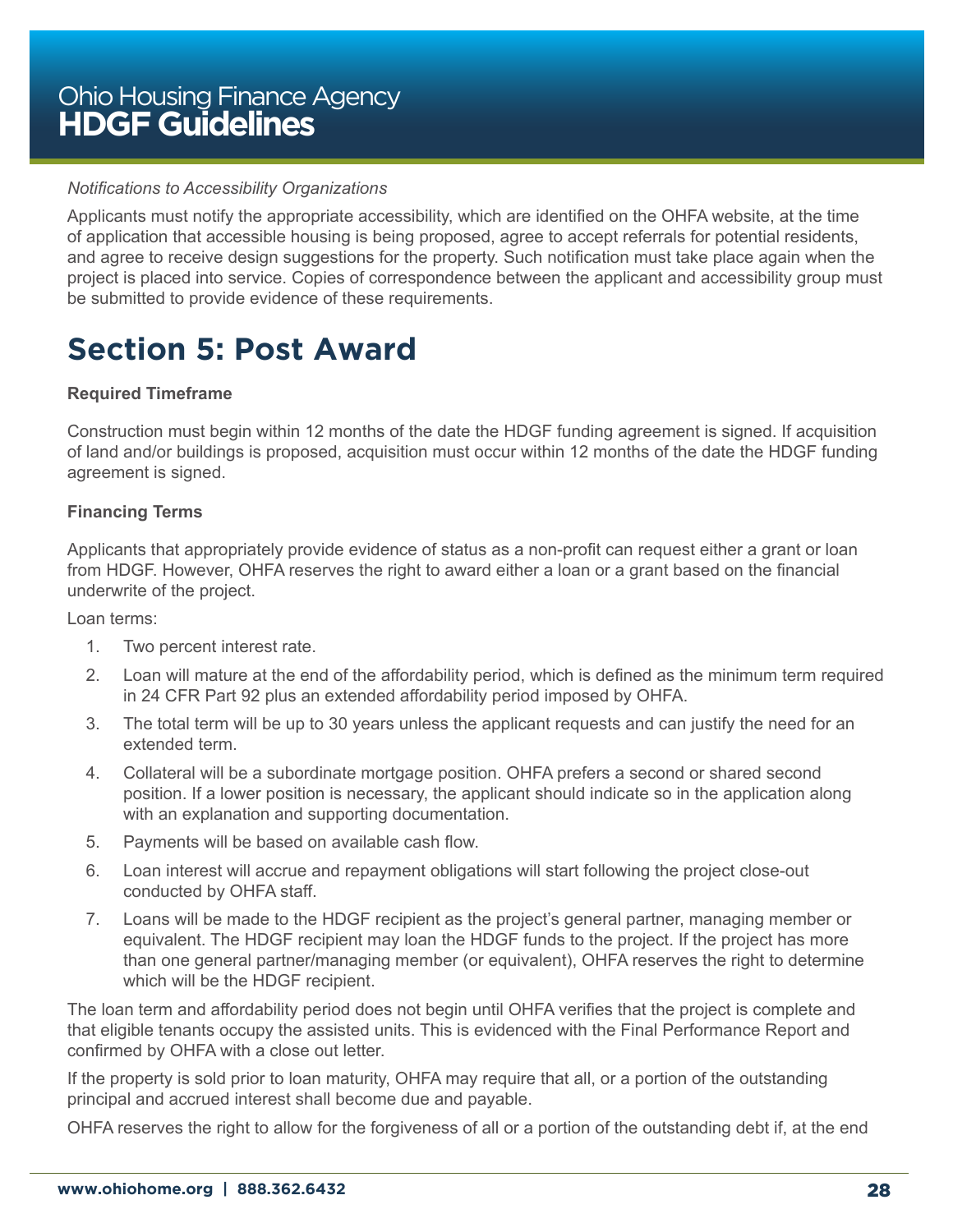of the affordability period, determination has been made that the property has been maintained as a safe, decent, and sanitary affordable housing project (as defined by the Uniform Physical Conditions Standards or current standards used in the OHFA Program Compliance Office) throughout the term.

OHFA will consider other options for repayment calculation if HUD or USDA RD are involved in the permanent financing or have provided debt to the project.

#### Eligibility for Grant Funding:

- 1. To be eligible for a grant, the following criteria must be met:
	- a. A grant has been requested by the HDGF recipient.
	- b. The controlling general partner, managing member or equivalent (HDGF recipient) is a 501(c) (3) or 501(c)(4) non-profit (a 25% owner fitting this description will not qualify for a grant).
	- c. At least 20 percent of the units in the project will be affordable to and occupied by households earning at or below 35 percent of the AMGI.
	- d. The HDGF Recipient agrees not to loan the HDGF funds to the project.
- 2. The HDGF award will be considered a loan during the construction phase of the project and OHFA will take a subordinate mortgage position on the land/buildings.

OHFA reserves the right to award either a loan or a grant based on the financial analysis of the project.

#### **Closing Process**

OHFA has instituted the following procedures for closing on the award of funds:

- 1. The HDGF recipient must print the HDGF Closing Checklist from the OHFA website at: http://www. ohiohome.org/hdap/closingchecklist.doc
- 2. The HDGF recipient must forward a complete closing packet to:

Ohio Housing Finance Agency Legal Department 57 E. Main Street Columbus, Ohio 43215

- 3. The HDGF Closing Packet must include the following, in order:
	- a. Completed Checklist.
	- b. Formal letter requesting the closing of the HDGF Award.
	- c. All other documents required in the checklist in the order they appear on the checklist, including special conditions.
	- d. Documentation to satisfy any special conditions noted in the Attachment A of the funding agreement.

#### **Drawing on the HDGF Award**

OHFA will retain up to 10 percent of the HDGF award until the project is complete and the final performance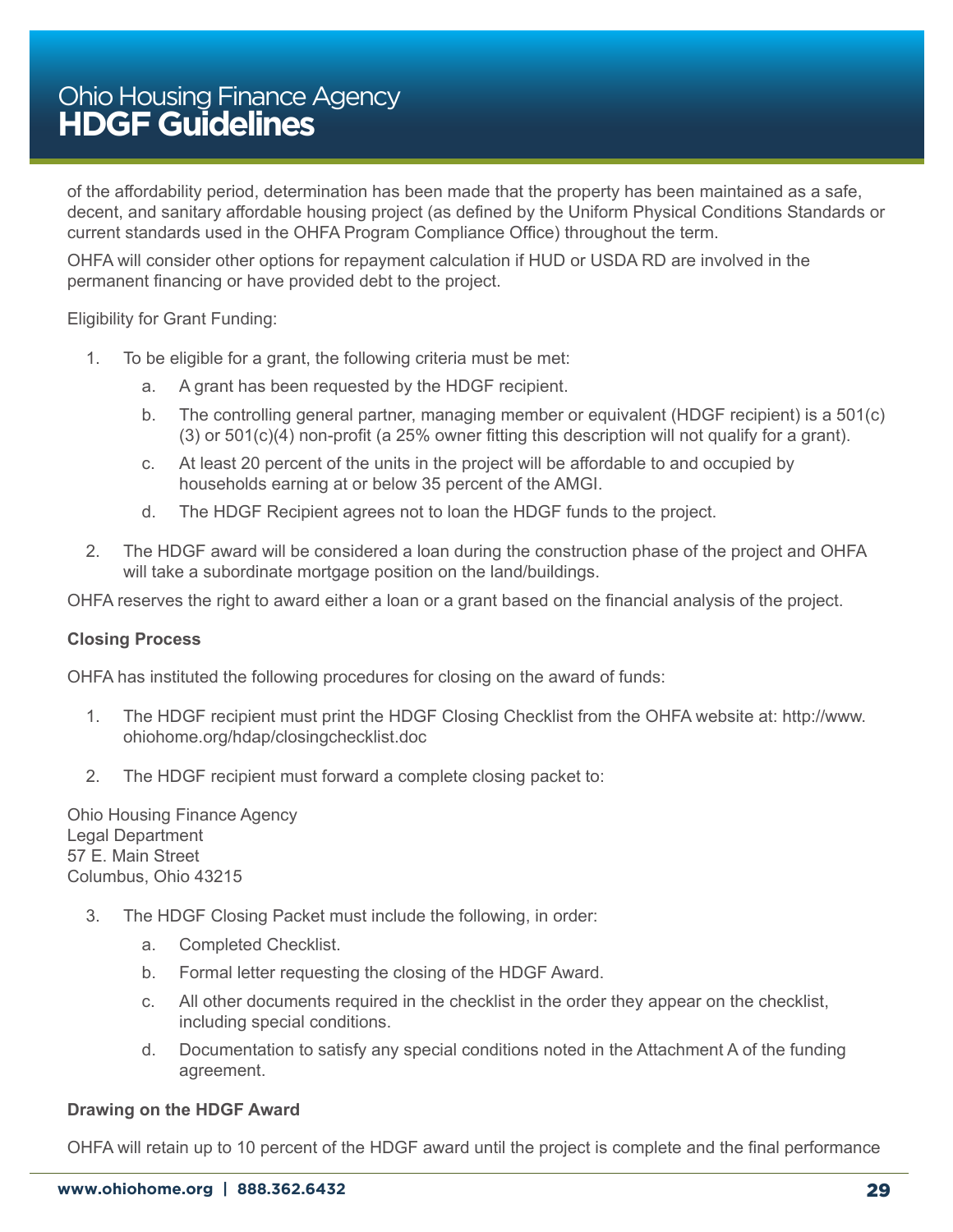<span id="page-29-0"></span>report has been approved.

OHFA has developed a "Guide to Drawing HDAP" which is available on the OHFA website. Applicants are encouraged to review this before applying to ensure they will be able to meet the requirements to draw funds.

#### **Subsequent Changes**

The HDGF Recipient is required to notify OHFA immediately and request approval of any changes that occur in the project at any time during construction or during the affordability period. Such changes include, but are not limited to: changes in the development team (developer, general contractor, etc.); changes in the number of units or unit mix; changes to the target population, etc.

The request may also be sent through email as a PDF document, or mailed to the OHFA analyst assigned to the project at the following address:

Ohio Housing Finance Agency 57 East Main St. Columbus, OH 43215

# **Section 6: Affordability and Long-Term Requirements**

#### **Affordability Restrictions**

HDGF financing requires that the following rent and occupancy restrictions are reflected in the application and are complied with throughout the entire affordability period.

- 1. Restricted Units:
	- a. The HDGF application must be for the number of restricted units in the project. For projects located in PJ areas, 40 percent of the project's affordable units must be occupied by and affordable to households at or below 50 percent AMGI. For projects located in Non-PJ areas, 35 percent of the project's affordable units must be occupied by and affordable to households at or below 50 percent AMGI.
	- b. If the percentage of HDGF used to finance the project exceeds 40 percent in a PJ or 35 percent in a non-PJ, the set-aside of restricted units must equal or exceed the percentage of HDGF funding in the project.
	- c. Assisted Units are calculated based on HUD requirements for the HOME Investment partnerships Program, and are applicable to all developments funded in the HDGF program.

#### **Exception to Rent Restrictions (50 percent rents and High and Low HOME Rents)**

Projects that have project-based rental assistance with units that are occupied by families below 50 percent of the AMGI and pay no more than 30 percent of their adjusted income toward rent are exempt from the rent restrictions associated with High and Low HOME Rents and Restricted Units at 50 percent AMGI. Projectbased rental assisted units can charge up to the contract rent prescribed by their project-based rental